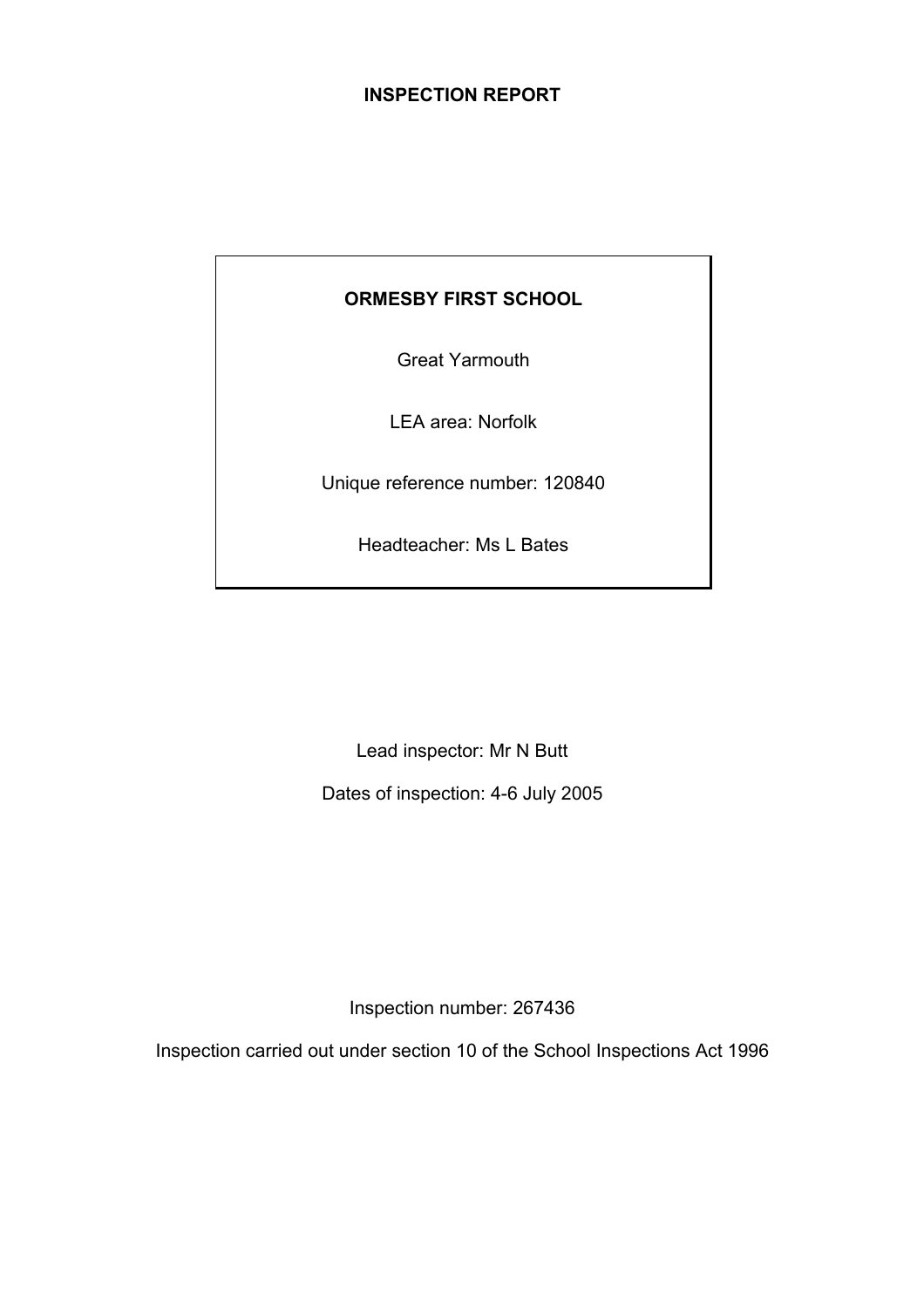### © Crown copyright 2005

This report may be reproduced in whole or in part for non-commercial educational purposes, provided that all extracts quoted are reproduced verbatim without adaptation and on condition that the source and date thereof are stated.

Further copies of this report are obtainable from the school. Under the School Inspections Act 1996, the school must provide a copy of this report and/or its summary free of charge to certain categories of people. A charge not exceeding the full cost of reproduction may be made for any other copies supplied.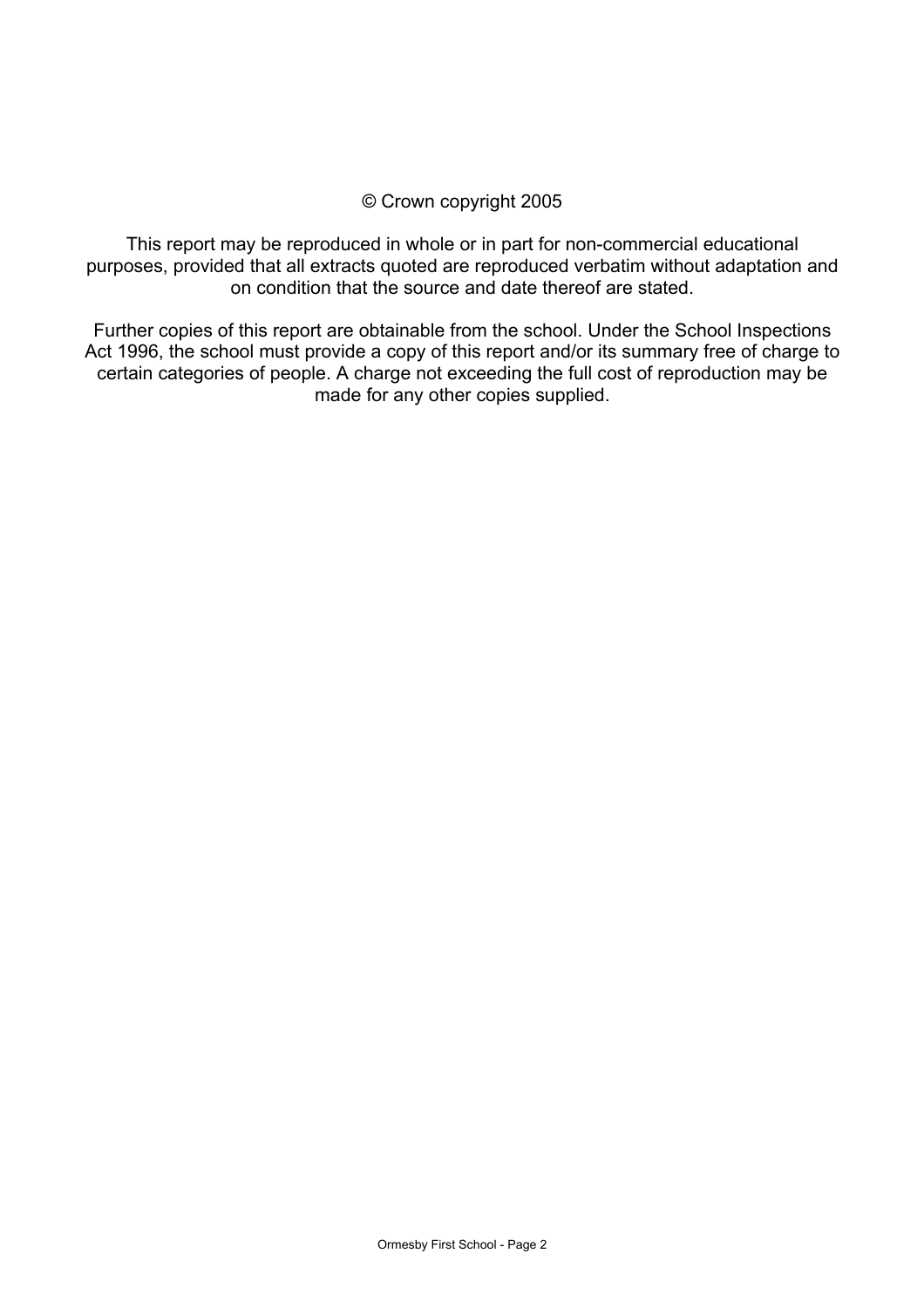# **INFORMATION ABOUT THE SCHOOL**

| Type of school:                         | <b>First School</b>                            |  |  |
|-----------------------------------------|------------------------------------------------|--|--|
| School category:                        | Community                                      |  |  |
| Age range of pupils:                    | $4 - 8$                                        |  |  |
| Gender of pupils:                       | Mixed                                          |  |  |
| Number on roll:                         | 218                                            |  |  |
| School address:                         | <b>Spruce Avenue</b><br>Ormesby St. Margaret   |  |  |
| Postcode:                               | Nr. Great Yarmouth, Norfolk<br><b>NR29 3RY</b> |  |  |
| Telephone number:                       | 01493 730298                                   |  |  |
| Fax number:                             | 01493 733810                                   |  |  |
| E-mail address:                         | head@ormesbyfirst.norfolk.sch.uk               |  |  |
| Appropriate authority:                  | Governing Body                                 |  |  |
| οf<br>chair<br>of<br>Name<br>governors: | <b>Alison Tayler</b>                           |  |  |
| οf<br>Date<br>previous                  | 18 -21 January 1999                            |  |  |

inspection:

# **CHARACTERISTICS OF THE SCHOOL**

Ormesby First School lies in the village of Ormesby St. Margaret, which is on the Norfolk Broads five miles to the north of the seaside resort of Great Yarmouth. The school was built in 1989 on a new site to replace the old Victorian building. It was extended in 2003 to provide an information and communication technology suite and a community room. There are 218 pupils on roll in eight classes. Three quarters of the pupils come from the village and a quarter from outside. Most of the pupils are from a mixed catchment area containing a broadly average range of backgrounds. Most pupils transfer to the local middle school in the village in the year they become eight. Attainment on entry into the Reception class is around the national average. Numbers have increased in recent years, and the school is a similar size to most primary schools. There are fewer pupils receiving free school meals than is typically found. Fifteen per cent of pupils are on the special educational needs register, which is broadly average. The main needs are moderate learning, speech, and communication. There are now more pupils with statements of special educational needs than the national average. No pupils speak English as an additional language. Four fifths of pupils are of white heritage and the information was not obtained concerning the other fifth. There are very few pupils from multi-ethnic backgrounds. The school is part of the Primary Leadership Programme with a focus on improving Literacy. It received the Healthy Schools and Investors in People Awards in 2005. It has close links with Ormesby Pre-School and the Middle School. It receives student teachers from the Norfolk and Suffolk Primary SCITT. A popular after-school club runs three evenings per week.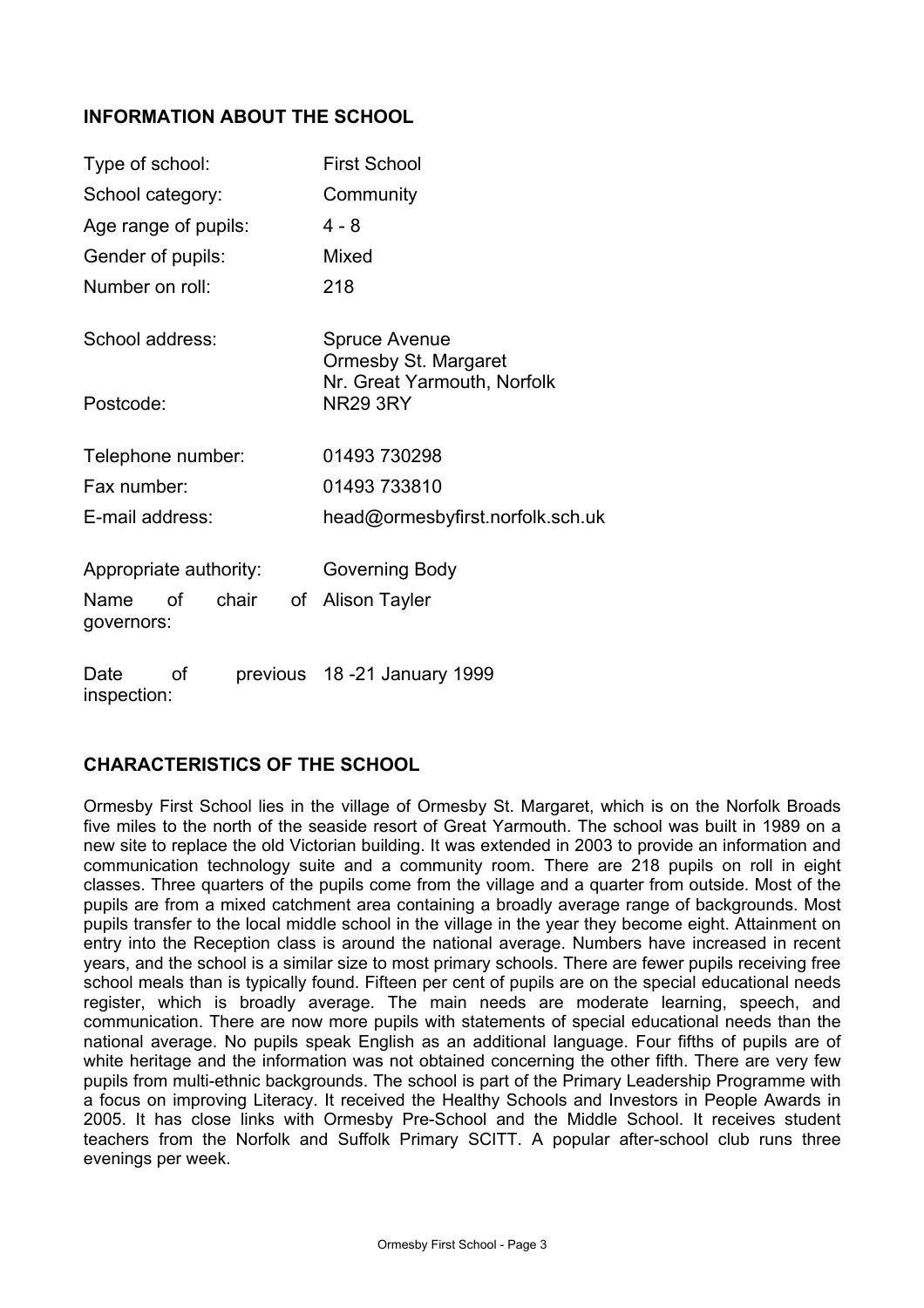# **INFORMATION ABOUT THE INSPECTION TEAM**

| Members of the inspection team |               |                | <b>Subject responsibilities</b>          |
|--------------------------------|---------------|----------------|------------------------------------------|
| 32475                          | Mr N Butt     | Lead inspector | English                                  |
|                                |               |                | <b>Religious Education</b>               |
|                                |               |                | History                                  |
|                                |               |                | Geography                                |
| 9505                           | Mr D Haynes   | Lay inspector  |                                          |
| 22147                          | Mrs A Holland | Team inspector | <b>Foundation Stage</b>                  |
|                                |               |                | Science                                  |
|                                |               |                | Art and design                           |
|                                |               |                | Design and technology                    |
| 19897                          | Mr A Evans    | Team inspector | Special educational needs                |
|                                |               |                | <b>Mathematics</b>                       |
|                                |               |                | Information and communication technology |
|                                |               |                | <b>Music</b>                             |
|                                |               |                | <b>Physical Education</b>                |

The inspection contractor was:

 PBM Brookbridge Bedford Ltd PO Box 524 Cheadle **Staffordshire** ST10 4RN

Any concerns or complaints about the inspection or the report should be made initially to the inspection contractor. The procedures are set out in the leaflet *'Complaining about Ofsted Inspections'*, which is available from Ofsted Publications Centre (telephone 07002 637833) or Ofsted's website (www.ofsted.gov.uk).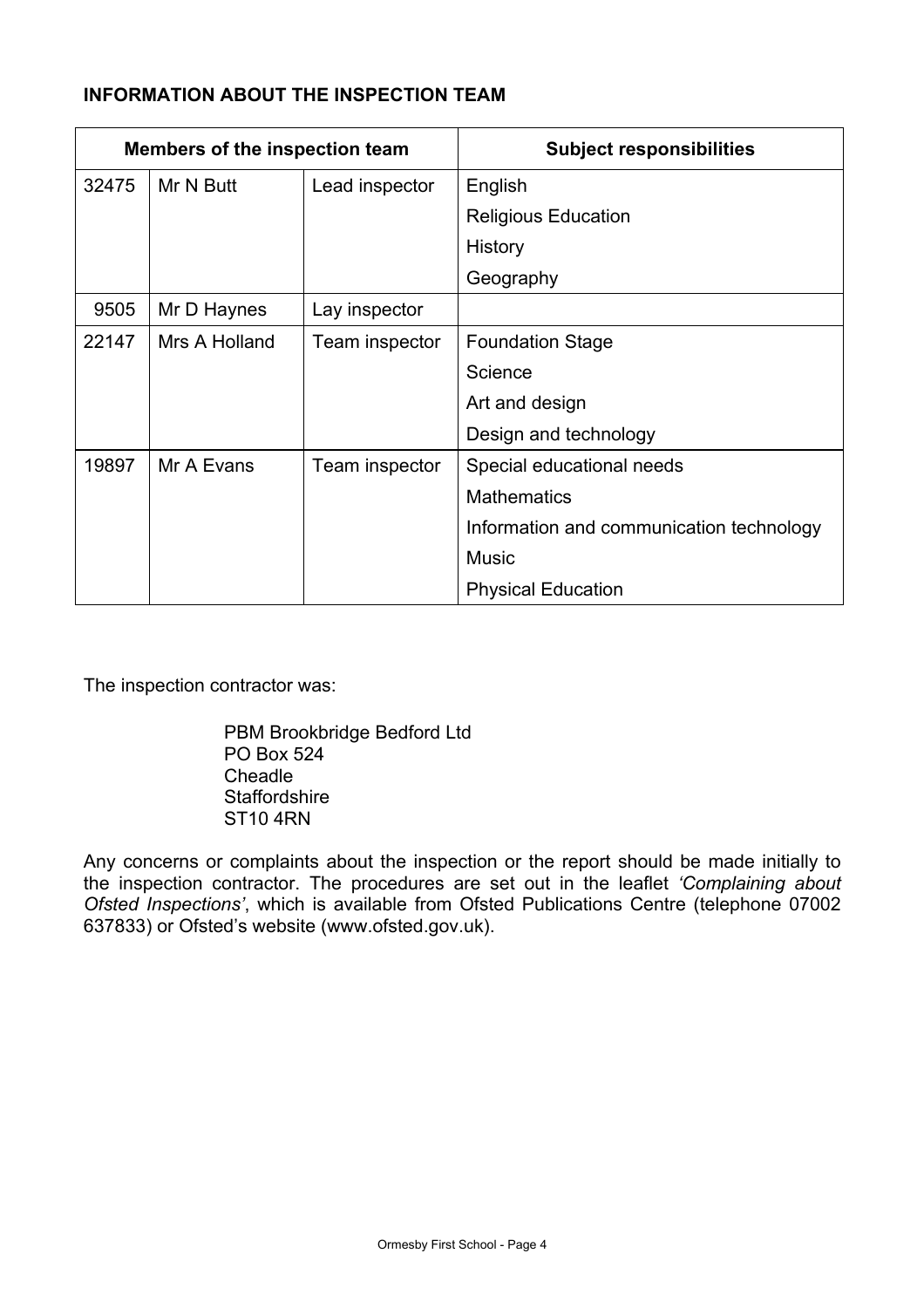# **REPORT CONTENTS**

|                                                                                                                                    | Page |    |
|------------------------------------------------------------------------------------------------------------------------------------|------|----|
| <b>PART A: SUMMARY OF THE REPORT</b>                                                                                               | 6    |    |
| <b>PART B: COMMENTARY ON THE MAIN INSPECTION FINDINGS</b>                                                                          |      |    |
| <b>STANDARDS ACHIEVED BY PUPILS</b>                                                                                                | 8    |    |
| Standards achieved in areas of learning and subjects                                                                               |      |    |
| Pupils' attitudes, values and other personal qualities                                                                             |      |    |
| <b>QUALITY OF EDUCATION PROVIDED BY THE SCHOOL</b>                                                                                 | 10   |    |
| Teaching and learning<br>The curriculum<br>Care, guidance and support<br>Partnership with parents, other schools and the community |      |    |
| <b>LEADERSHIP AND MANAGEMENT</b>                                                                                                   | 14   |    |
| PART C: THE QUALITY OF EDUCATION IN AREAS OF LEARNING<br><b>AND SUBJECTS</b>                                                       |      |    |
| AREAS OF LEARNING IN THE FOUNDATION STAGE                                                                                          | 16   |    |
| <b>SUBJECTS IN KEY STAGES 1 AND 2</b>                                                                                              |      | 18 |
|                                                                                                                                    |      |    |
| <b>PART D: SUMMARY OF THE MAIN INSPECTION JUDGEMENTS</b>                                                                           | 25   |    |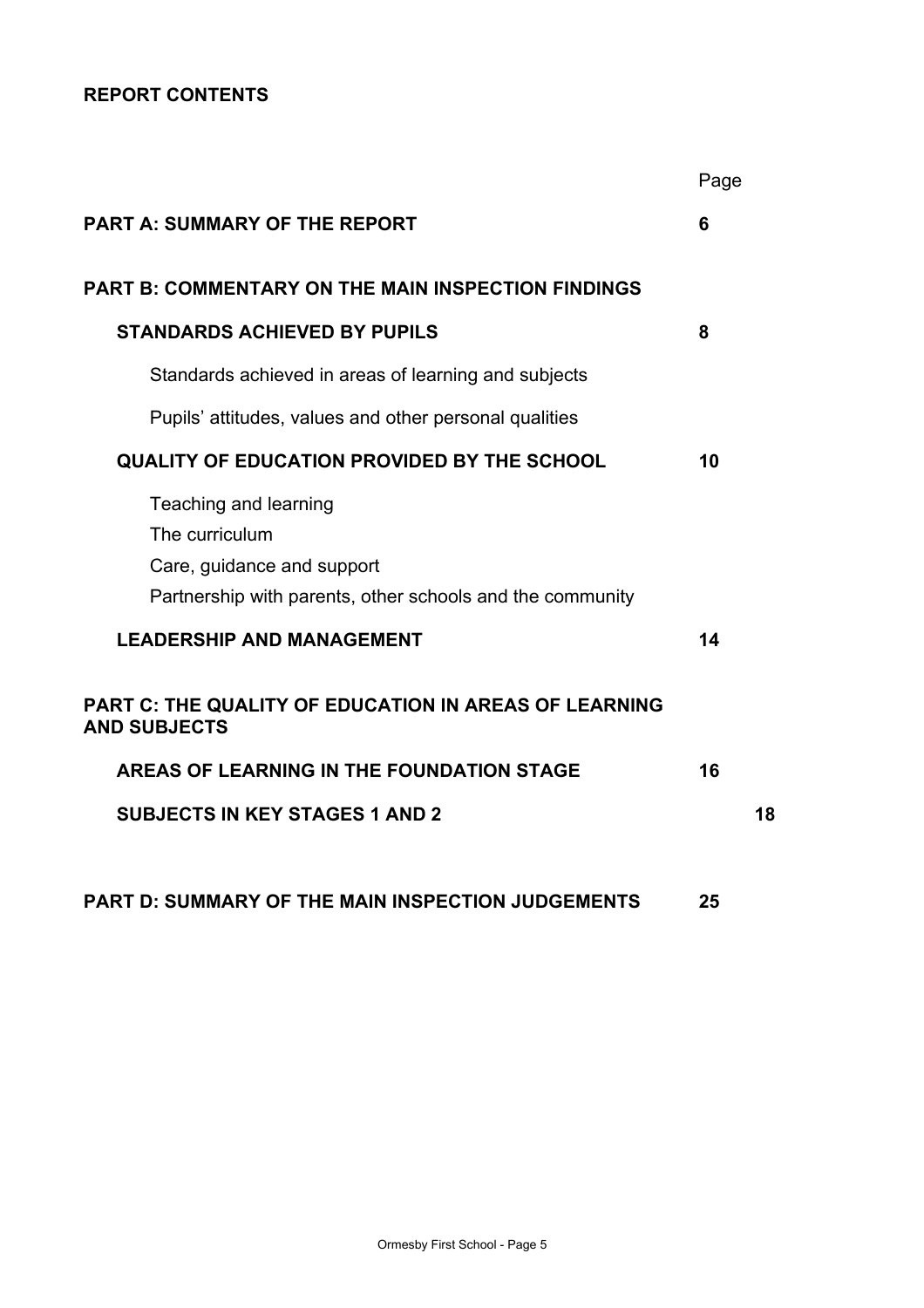# **PART A: SUMMARY OF THE REPORT**

# **OVERALL EVALUATION**

**This is a satisfactory and improving school** with several strengths and some areas for improvement. It gives satisfactory value for money. Pupils achieve satisfactorily overall and standards by Year 3 are average in English, mathematics and science. The quality of teaching is satisfactory with good features and the school's management is satisfactory.

The school's main strengths and weaknesses are:

- the new headteacher has a very clear vision for the school;
- the senior management team is unwieldy; not all members have found it easy to accept their responsibilities for raising standards and leading the drive for improvement;
- there is excellent involvement of pupils in school life, especially through the work of the school and class councils;
- there are very good relationships throughout the school and pupils' attitudes are good;
- assessment data is not used effectively to plan the next steps in learning;
- the care of pupils is very good:
- provision for pupils with special educational needs is good;
- standards are above average in mathematics in Year 2;
- standards are not as good in reading and writing as they are in mathematics;
- the curriculum is well enriched by a wide range of clubs and visits;
- links with parents have improved and are now good:
- there is some underachievement in Year 3;
- the presentation of work is often untidy.

The school has made satisfactory progress since its last inspection. It has changed significantly since then. Pupils now come in with average rather than above average attainment. The school went through a period of turbulence with the illness of the previous headteacher. Since the arrival of the new headteacher improvement has been good, but the school is not as strong as it was reported to be at the time of the previous inspection. An effective range of measures has been introduced to tackle attendance and this has improved significantly. Standards in writing are still not high enough: the average pupils need to improve rather than the faster learners.

| <b>Results in National</b><br>Curriculum tests at the end |      | similar schools |      |      |
|-----------------------------------------------------------|------|-----------------|------|------|
| of Year 2, compared with:                                 | 2002 | 2003            | 2004 | 2004 |
| reading                                                   |      |                 |      |      |
| writing                                                   |      |                 | В    |      |
| mathematics                                               |      |                 |      |      |

# **STANDARDS ACHIEVED**

*Key: A - well above average; B – above average; C – average; D – below average; E – well below average Similar schools are those with similar percentages of pupils eligible for free school meals* 

**Pupils achieve satisfactorily overall.** Achievement is satisfactory in the Foundation Stage and Year 2. It is good in Year 1. While achievement is generally satisfactory in Year 3 there are elements of underachievement in one class in particular. The table above shows that pupils attain above average standards in writing and mathematics by the end of Year 2 and average standards in reading. Compared with similar schools their performance is not quite so good. The current Year 2 is likely to maintain high standards in mathematics but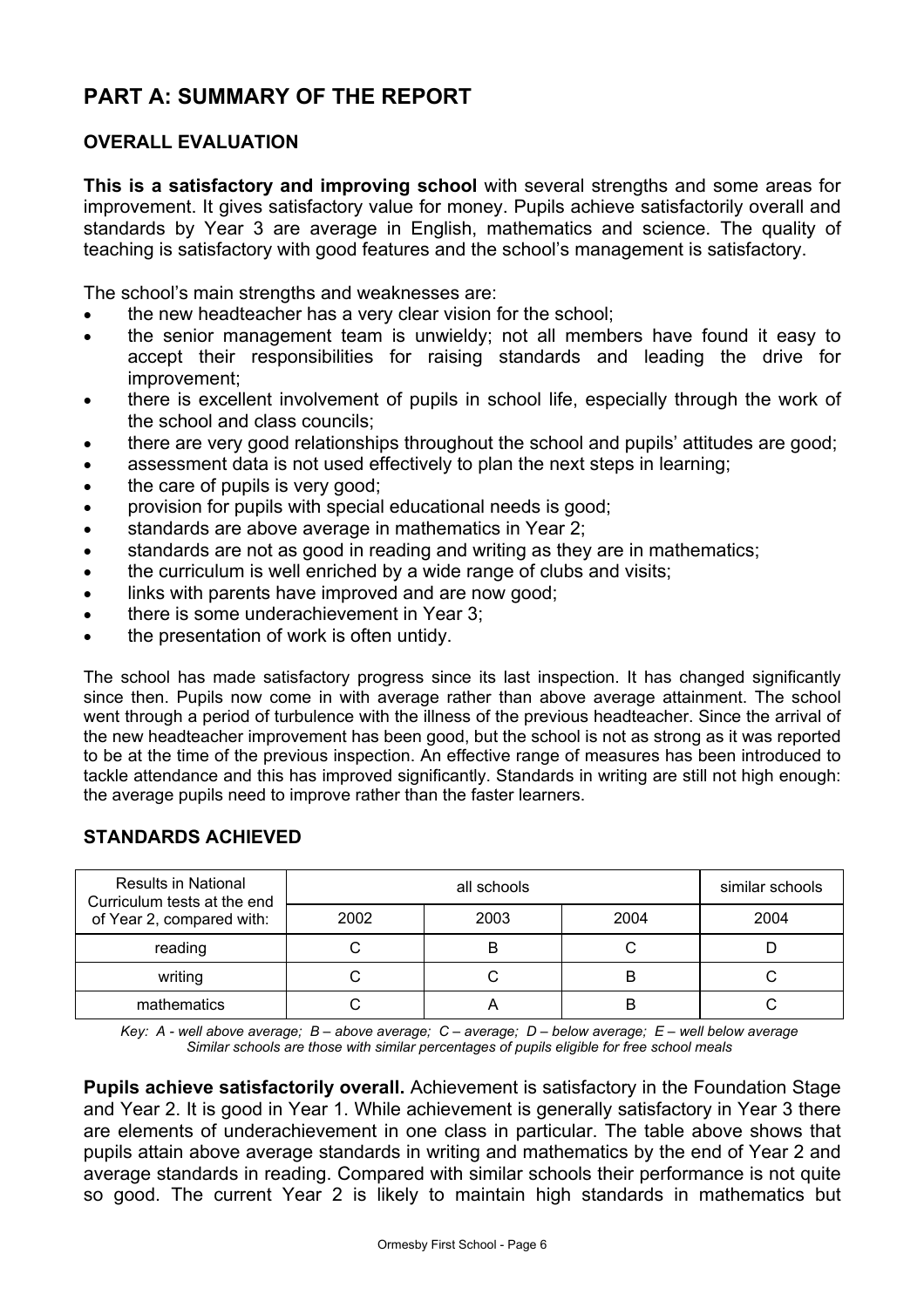standards in reading and writing are average. In Year 3 standards remain broadly average in English, mathematics and science, but pupils are not doing well enough in writing. One particular class has had a difficult year with several changes of teacher. Pupils achieve well in information and communication technology throughout the school and standards are average and rising. Standards meet expectations in religious education. Most children in the Foundation Stage are likely to meet the goals expected of them by the end of the Reception year and many are likely to exceed them in personal and creative development.

**Pupils' personal qualities, including their spiritual and, moral, social and cultural development, are good.** Pupils behave well and have good attitudes to school. They enjoy learning because they have established very good relationships with adults and with one another. Attendance and punctuality are now satisfactory following recent improvements.

# **QUALITY OF EDUCATION**

**The overall quality of education provided by the school is satisfactory. Teaching and learning are satisfactory overall with some good features.** Lessons usually have a brisk pace with a good level of questioning to include all pupils whatever their abilities. Tasks are often interesting and linked across subjects so that they become more relevant. Mathematics is well taught throughout the school. Teachers are less confident about teaching the elements of writing, and handwriting is not consistent, leading to untidy presentation of work. A wealth of attractive displays enhances the learning environment. Teaching and learning in the Foundation Stage are satisfactory, with strengths in personal and creative development. Pupils receive a broad and balanced curriculum that is well enriched by a range of exciting activities, especially through the after-school club. Very good care and welfare are provided. Links with parents have improved substantially since the arrival of the new headteacher, and there are good links with the community and with other schools.

# **LEADERSHIP AND MANAGEMENT**

**Leadership and management are satisfactory overall.** The leadership of the headteacher is good. She has done a lot to pull the school up and to lift morale, focusing on improving the quality of education. Her very clear vision for the school is shared by a revitalised governing body whose satisfactory governance is improving rapidly. This momentum for change has not been embraced so readily by some other members of the senior management team, whose understanding of and commitment to their roles and responsibilities are sometimes limited. The headteacher and governors have a very strong understanding of the school's strengths and weaknesses. They are moving forward resolutely to continue the rate of improvement for the benefit of pupils and their parents.

# **PARENTS' AND PUPILS' VIEWS OF THE SCHOOL**

Parents are pleased with the work of the school, especially as they feel more welcome and involved now, and are encouraged to take an active part in their children's education. Pupils are proud of their school and think very highly of it. They particularly appreciate the way their views are taken into account through the class and school councils, and the very real ways that they are helping to shape the direction of the school.

### **IMPROVEMENTS NEEDED**

The most important things the school should do to improve are:

raise standards in reading and writing and improve the presentation of work;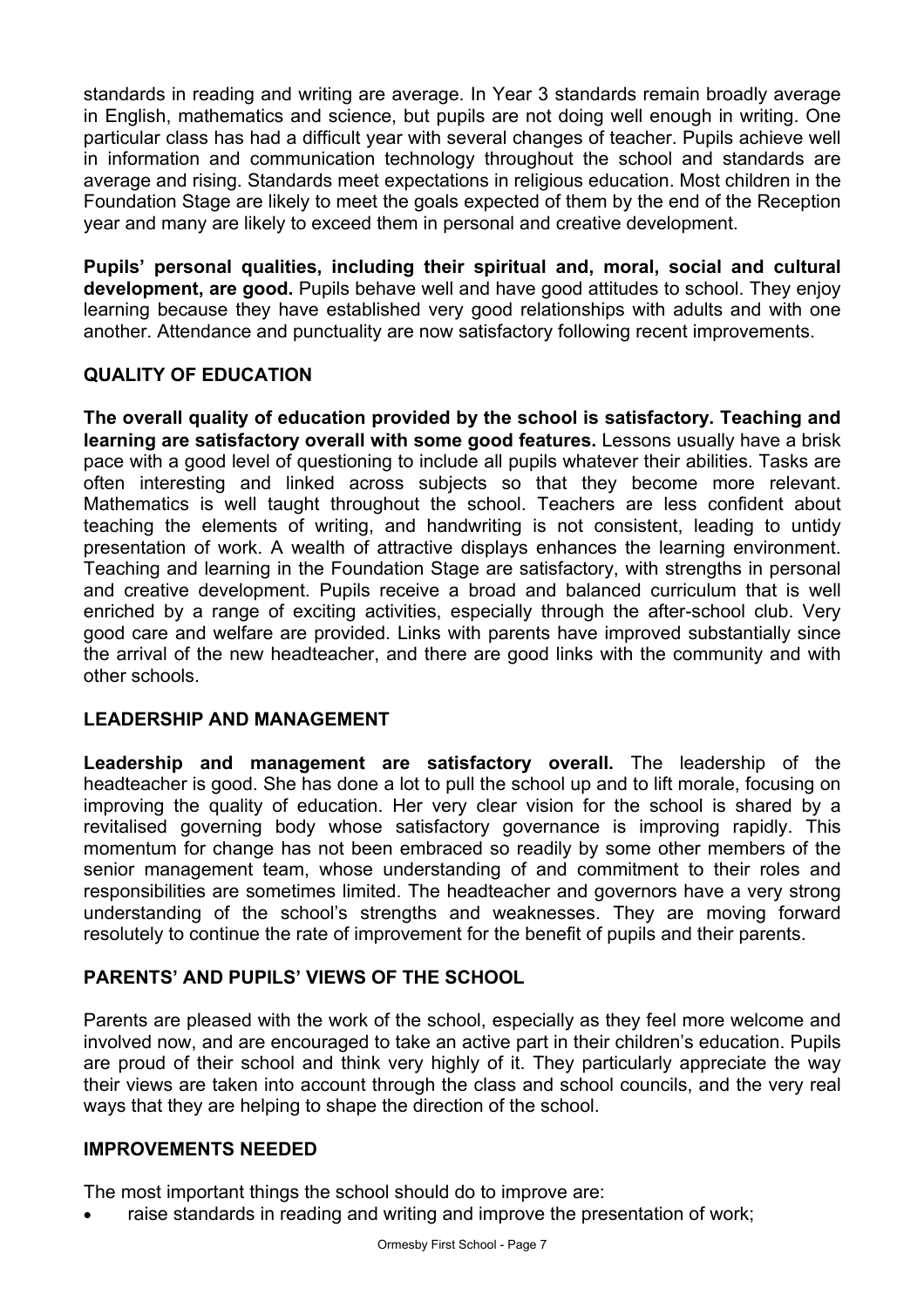- improve the provision in Year 3;
- apply assessment procedures more rigorously to plan the next steps in learning;
- ensure that all senior managers fulfil their responsibilities.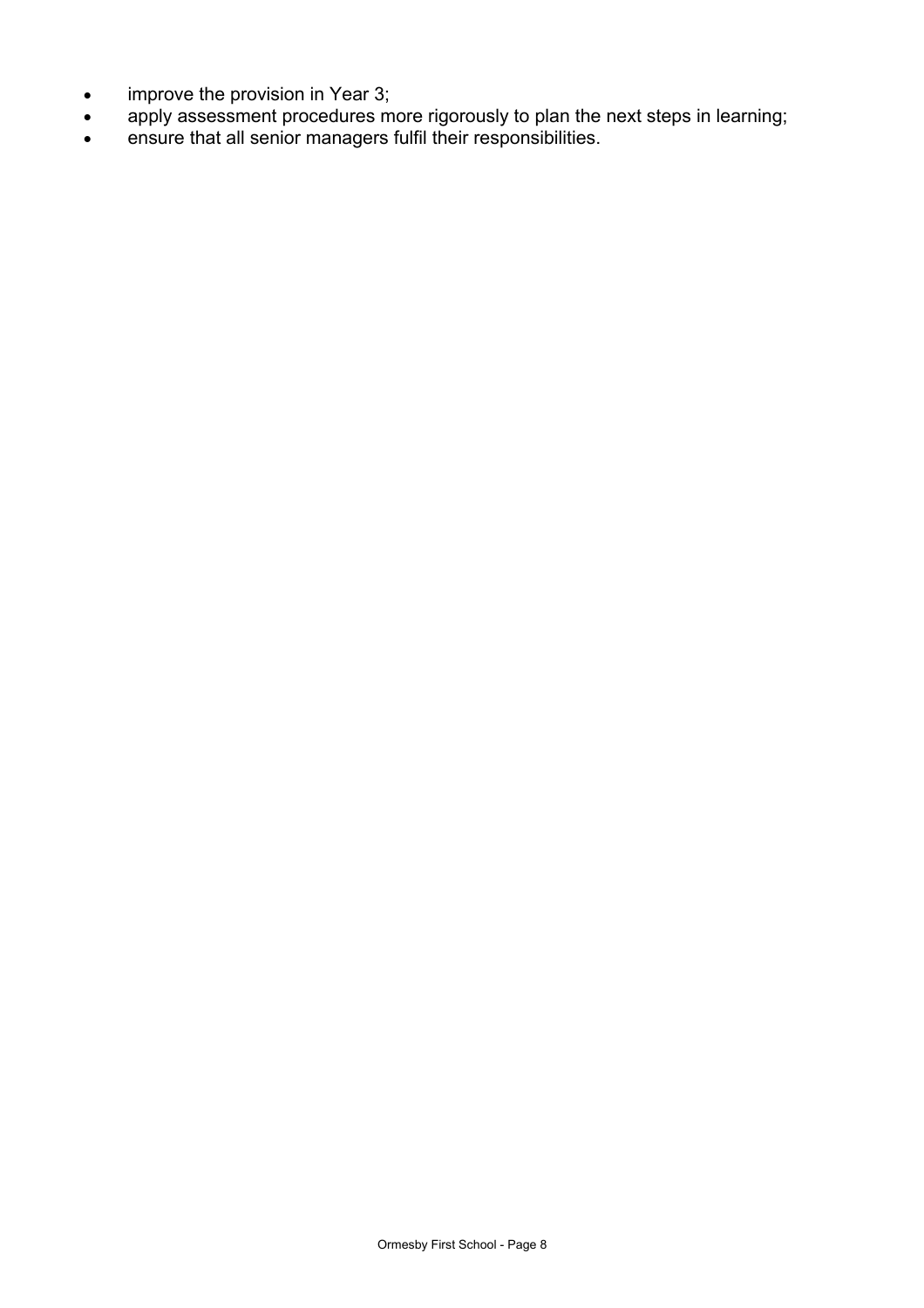# **PART B: COMMENTARY ON THE INSPECTION FINDINGS**

# **STANDARDS ACHIEVED BY PUPILS**

### **Standards achieved in areas of learning and subjects**

Achievement is satisfactory. Children achieve satisfactorily in the Foundation Stage and Year 2. They achieve well in Year 1. Whilst achievement is satisfactory overall in Year 3 there is evidence of some underachievement, especially in writing. Standards are average in English, mathematics and science by the end of Year 3.

### **Main strengths and weaknesses**

- Standards in mathematics are above average by the end of Year 2.
- Standards are below average in writing in Year 3.
- Pupils with special educational needs achieve well.
- Some pupils in Year 3 do not make sufficient progress.
- Achievement in Year 1 is good because of stronger teaching.

### **Commentary**

- 1. Children begin school with skills that are broadly average. They make satisfactory progress in the Reception classes and enter Year 1 with standards at expected levels in language, mathematical and physical development, and knowledge and understanding of the world. They exceed the early learning goals in personal and creative development. In these areas of learning they achieve well.
- 2. The table below shows the average point scores (where pupils' attainment at all levels is taken into account) for the 2004 Year 2 national tests. These were above average in writing and mathematics and average in reading compared with all schools. Compared with similar schools they were average in writing and mathematics and below average in reading. Standards in reading and writing were rising and the overall trend over three years has been rising faster than the national trend.

### *Standards in national tests at the end of Year 2 – average point scores in 2004*

| Standards in: | School results | National results |
|---------------|----------------|------------------|
| reading       | 16.4 (16.3)    | 15.8 (15.7)      |
| writing       | 15.4(15.1)     | 14.6 (14.6)      |
| mathematics   | 17.2 (17.5)    | 16.2(16.3)       |

*There were 45 pupils in the year group. Figures in brackets are for the previous year* 

3. The inspection finds that standards in the current Year 2 remain above average in mathematics and are average in reading and writing. Standards in science are also average. Standards in information and communication technology and religious education are in line with what is expected. Mathematics is better taught throughout the school, as teachers' subject knowledge is good. The proportion of pupils reaching the higher Level 3 is well above average in mathematics, but below average in reading and average in writing. This indicates that higher attaining pupils are not being challenged as well in reading and writing as they are in mathematics. Teachers' confidence in teaching English is not so strong and the school has worked hard this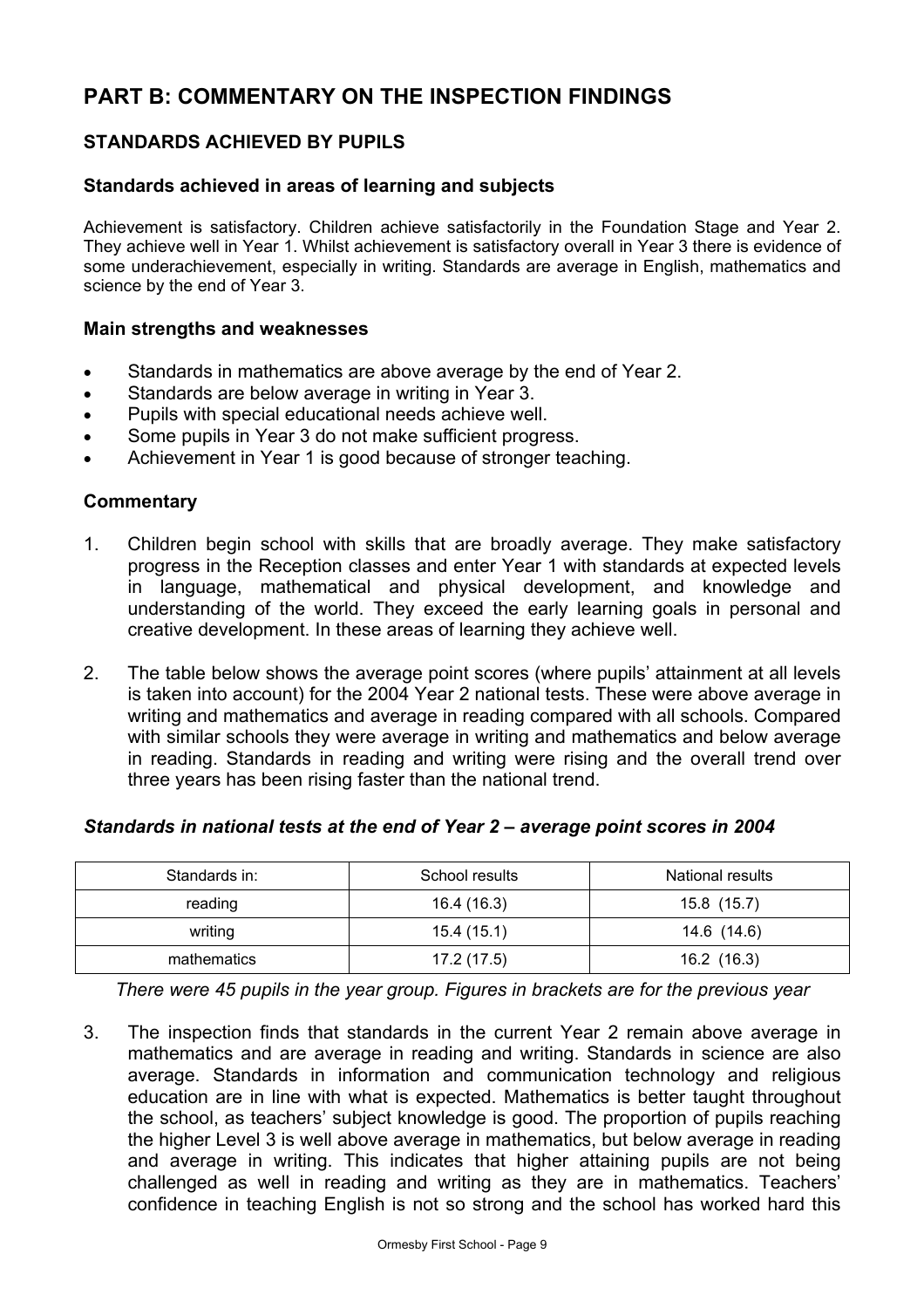year to address this. Achievement in Year 1 is good because of consistently good teaching and high expectations by teachers. These pupils are likely to do better than the present Year 2 in national tests next year.

- 4. At the end of Year 3 standards are average in reading and mathematics but below average in writing. This represents a decline from 2004, especially in writing, when this group of pupils took the Year 2 tests reported in the table above. Standards in science are average. Whilst almost all pupils have made some progress the rate of progress has varied, and there is evidence of some underachievement, especially among the average ability pupils. This is mainly because one class has had a turbulent year with changes of teacher due to sickness. During the inspection the quality of teaching seen was better than work recorded in books. It appears that the school has turned the corner and that measures put in place to address weaknesses in writing are beginning to take effect. Standards in information and communication technology are currently average but rising because of good teaching and pupils' good achievement. In religious education standards are in line with the expectations of the locally agreed syllabus and pupils make satisfactory progress.
- 5. There are no significant differences in the performance of boys and girls, which varies according to year group. Pupils with special educational needs achieve well. They make good progress towards their individual targets. They are well supported by teaching assistants in lessons, and work is usually planned at a level appropriate for them, so that they can work independently when necessary. Faster learners are well challenged in some lessons when they have booster groups taken by a teacher without a class. At these times they achieve well, although in other classes expectations are not always high enough.

### **Pupils' attitudes, values and other personal qualities**

Pupils' attitudes to school are good and their behaviour is good. Provision for pupils' spiritual, moral, social and cultural development is good. Attendance and punctuality are satisfactory.

### **Main strengths and weaknesses**

- The school promotes very good relationships.
- Pupils enjoy their lessons and are keen to learn.
- Pupils' social development is fostered very well.
- New measures have brought about a good improvement in attendance this year.
- Pupils' awareness of living in a multi-cultural society is underdeveloped.

# **Commentary**

6. Behaviour is good in lessons and at playtime. There are a few pupils with specific behavioural difficulties but they are managed well and they rarely affect the learning of others. Pupils have positive attitudes to learning and are enthusiastic about their work. This includes pupils with special educational needs, who like to participate in lessons. Relationships between pupils are very good; they mainly play well together in mixed groups and no one is isolated. Occasionally play in the playground is boisterous. Pupils maintain that bullying is not a problem and if any incidents do occur they know what to do and are confident that the staff will deal effectively with them. Exclusion is used only as a last resort where the health and safety of pupils or staff is put at risk and there have been only two exclusions during the reporting period. Pupils have good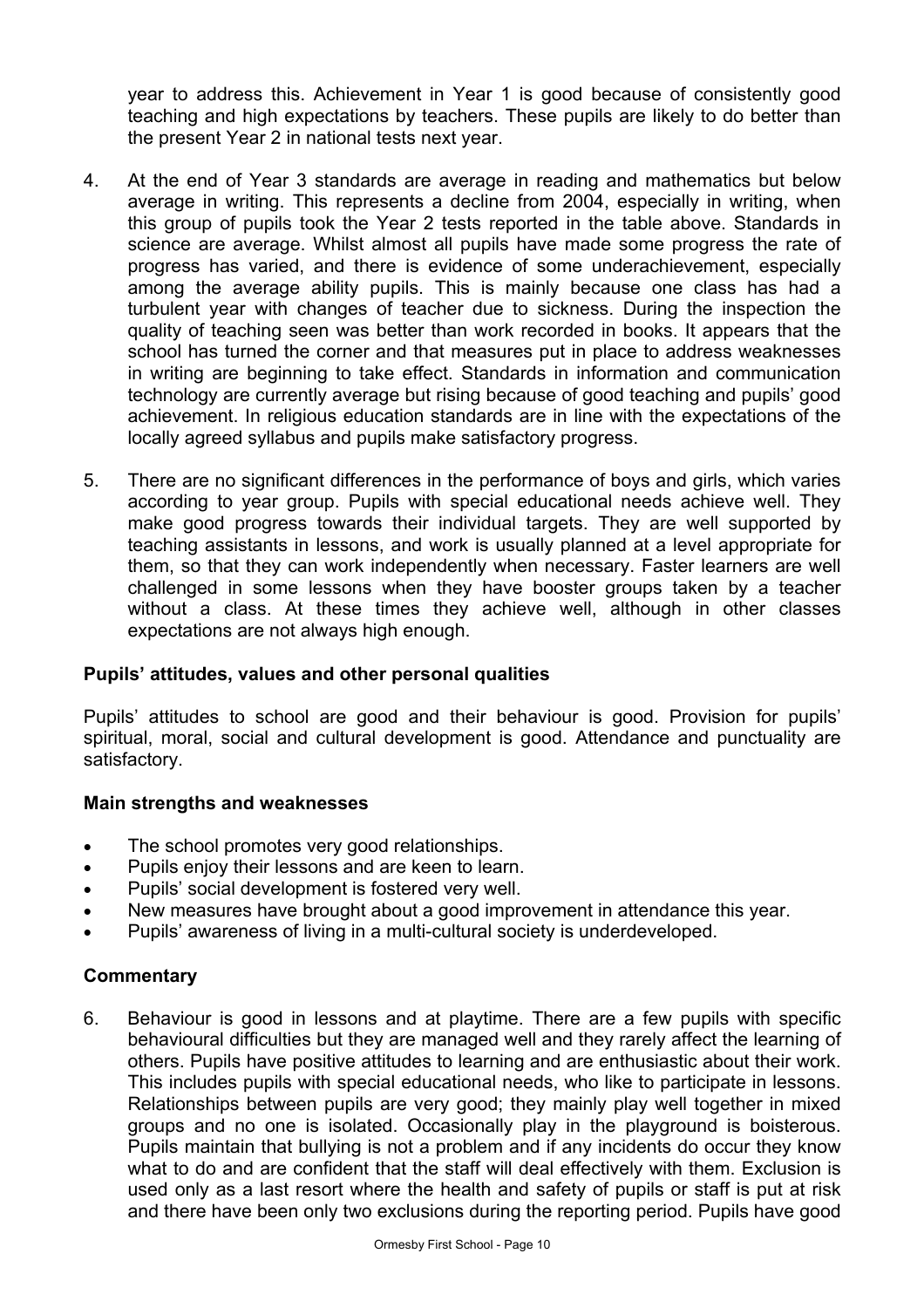levels of self-esteem. They talk confidently with adults and are not afraid to express their views in classroom discussion.

| Authorised absence |     |  | Unauthorised absence |     |
|--------------------|-----|--|----------------------|-----|
| School data        | 6.6 |  | School data          |     |
| National data      | 51  |  | National data        | 0.4 |

#### *Attendance in the latest complete reporting year 2003-2004 (%)*

*The table gives the percentage of half days (sessions) missed through absence for the latest complete reporting year.*

- 7. This academic year effective systems have been introduced to monitor and encourage good attendance. For example there is a competition between classes based on a horse race to find the best attending group of pupils. It is now satisfactory and at the national average: this marks a good improvement from the previous inspection and since the last complete reporting period.
- 8. Spiritual development is satisfactory. Pupils have opportunities to discuss their own feelings and those of others but limited opportunity for reflection to enhance spiritual awareness. The school supports national and international charities and pupils are aware of those less fortunate than themselves. Spiritual development is also provided in religious education lessons that include an appreciation of their own and others' faiths and beliefs. Moral development is good and social development is very good. Pupils have a good understanding of the difference between right and wrong. They have the opportunity to make sensible decisions about their own lives and to be responsible members of the school and wider community. The well-established school council and class councils are very effective, especially in giving pupils' a voice about areas of school life that concern them. They appreciate that their views are taken seriously. Pupils' cultural development is satisfactory. Religious education lessons help them to understand and accept that other people have different faiths and beliefs. They experience art and music from different cultures, but other aspects of living in a multi-cultural society are developed less well.

#### *Ethnic background of pupils Exclusions in the last school year*

| Categories used in the Annual School Census | No of pupils<br>on roll | Number of<br>fixed period<br>exclusions | Number of<br>permanent<br>exclusions |
|---------------------------------------------|-------------------------|-----------------------------------------|--------------------------------------|
| White - British                             | 161                     |                                         |                                      |
| White – any other White background          |                         |                                         |                                      |
| Mixed – White and Black Caribbean           |                         |                                         |                                      |
| Mixed - White and Asian                     |                         |                                         |                                      |
| Mixed – any other mixed background          | 3                       |                                         |                                      |
| Chinese                                     |                         | n                                       |                                      |
| No ethnic group recorded                    | 37                      |                                         |                                      |

*The table gives the number of exclusions, which may be different from the number of pupils excluded.*

# **QUALITY OF EDUCATION PROVIDED BY THE SCHOOL**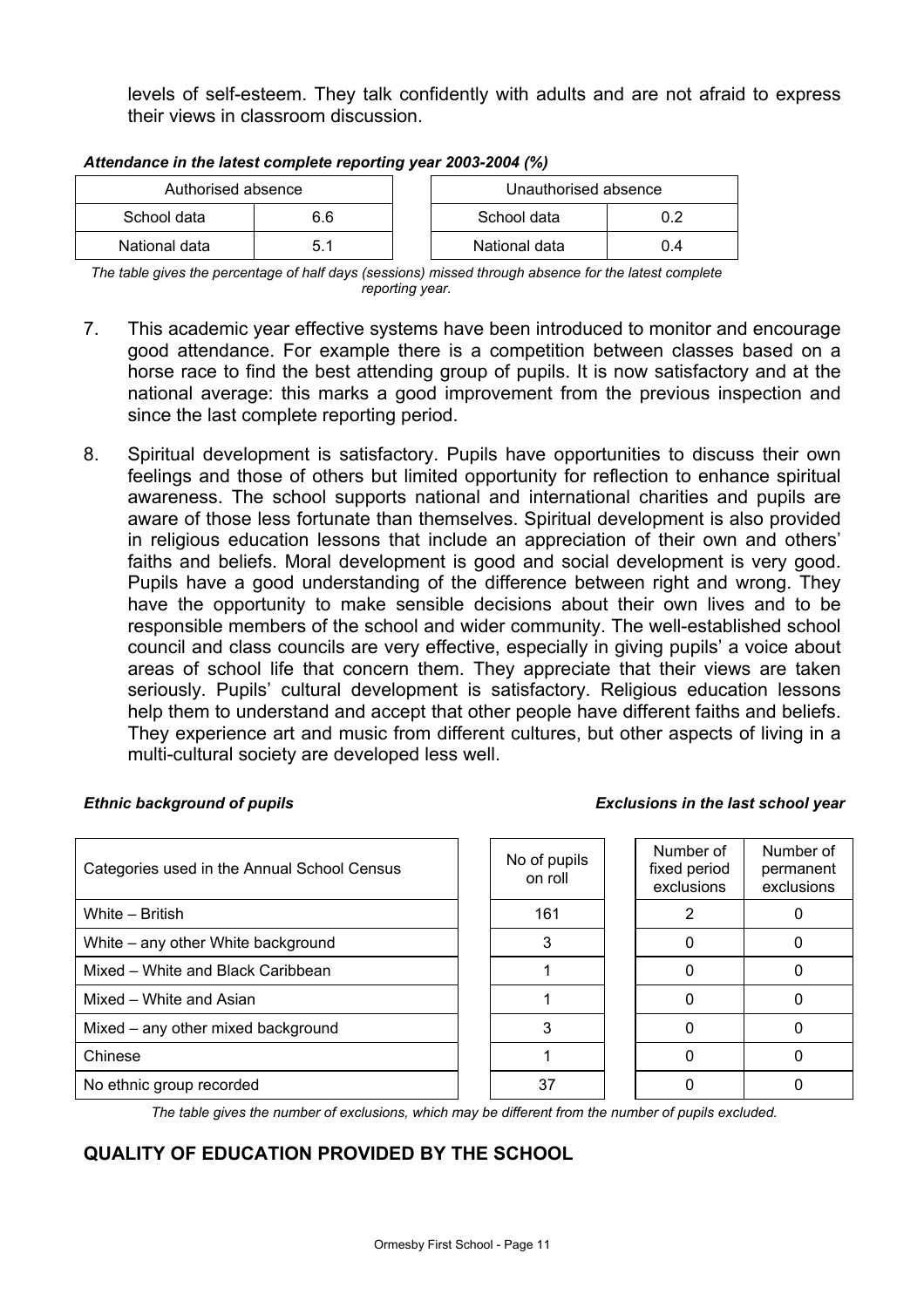The overall quality of education provided by the school is satisfactory. The quality of teaching and learning are satisfactory. The school provides a satisfactory curriculum, well enriched by visits and extra-curricular activities. The care and welfare given to pupils are very good. Links with parents, the community and other schools are good.

### **Teaching and learning**

Teaching and learning are satisfactory overall with some good features. Assessment is satisfactory in the Foundation Stage but not sufficiently developed in Years 1 to 3.

### **Main strengths and weaknesses**

- Teachers manage behaviour well.
- Assessment information is not properly used to monitor pupils' progress in Years 1 to 3.
- Interesting tasks with links across subjects keep pupils well motivated.
- Good questioning includes all pupils well.
- The monitoring of teaching quality is not fully shared by all senior managers.
- Teaching assistants are used effectively to support learning.

### **Commentary**

### *Summary of teaching observed during the inspection in 30 lessons*

| Excellent | Very good | Good     | Satisfactory | Unsatisfactory | Poor    | Very Poor |
|-----------|-----------|----------|--------------|----------------|---------|-----------|
| $(0\%)$   | $(14\%)$  | 16 (53%) | 10 (33%)     | ს (0%) ს       | $(0\%)$ | 0 (0%)    |

*The table gives the number of lessons observed in each of the seven categories used to make judgements about lessons; figures in brackets show percentages where 30 or more lessons are seen.*

- 9. Teachers have high expectations of pupils' behaviour and they have established clear routines for maintaining a purposeful learning environment. They use a variety of effective strategies to keep pupils involved. For the most part lessons keep up a brisk pace. Good use is made of talking partners and groups to encourage pupils to become more independent. All the teaching seen in mathematics and information and communication technology was good. Some very good teaching was seen in science, art and design, and history.
- 10. One of the ways teachers maintain good class control is through making sure all pupils are well included in lessons, whatever their abilities. This is particularly strong in class discussion, when questions are posed to particular individuals, or at the end of sessions when groups are reporting on what they have learnt. Reference is made to prior learning to set the scene and the objectives for the lesson are shared with pupils as a matter of course. Sometimes they are also given criteria so they will know how successfully they have accomplished the task.
- 11. Support for pupils with special educational needs is good and this enables them to achieve well. This usually takes place within classrooms from teachers and teaching assistants. There is occasional withdrawal for more specific one-to-one specialist support. The teaching assistants are experienced and well deployed, and make a valuable contribution to pupils' learning. They adapt explanations or questioning to help pupils' understanding, and manage well those pupils with behavioural difficulties.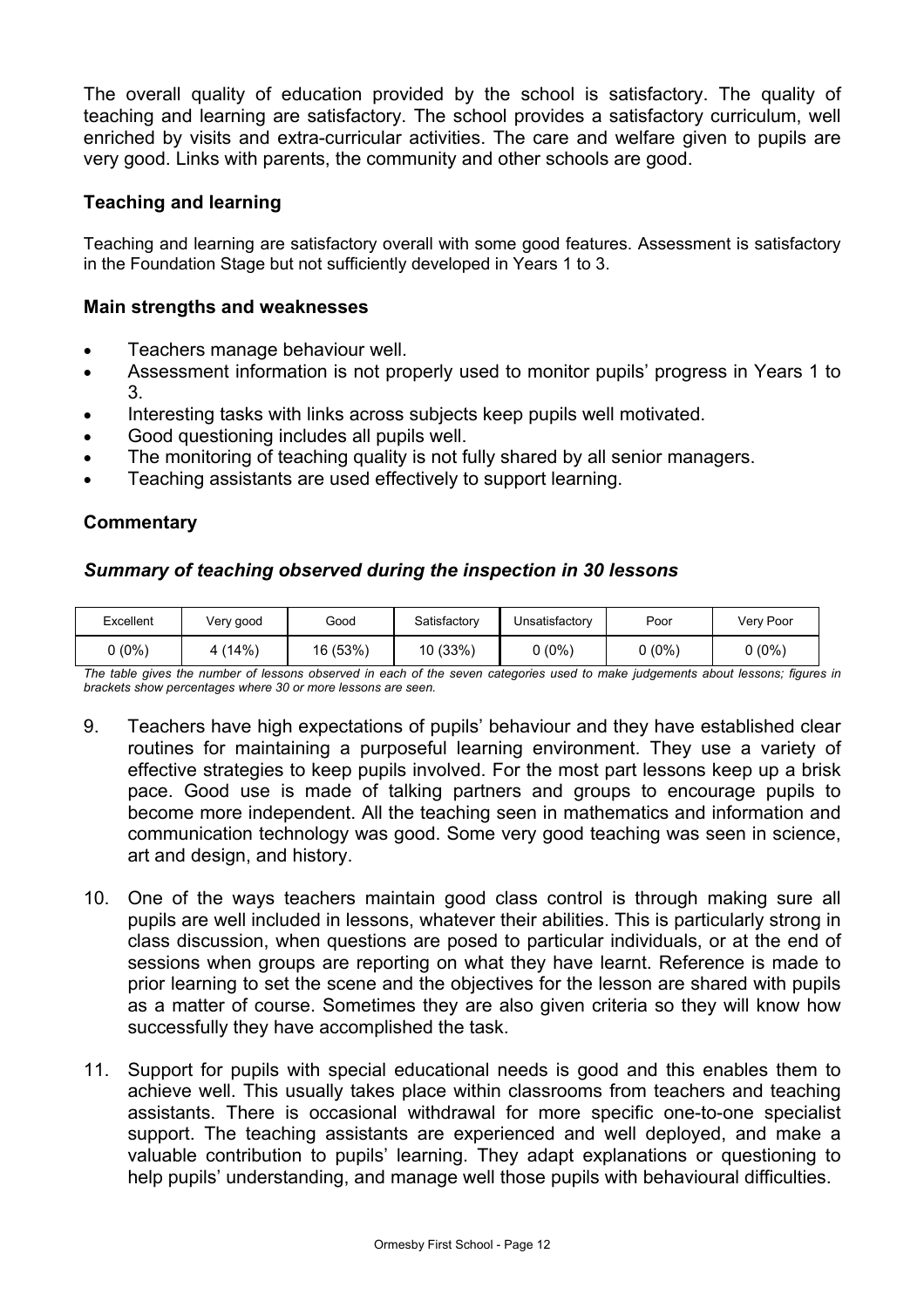- 12. There are productive links across curriculum areas that make learning enjoyable and relevant. This was seen through the church topic in Year 1, with elements of religious education, history, literacy and information and communication technology blended together deftly. The objective of producing a guide book for the local church enabled many skills to be learnt and consolidated. Similarly in Year 2 the visit to a field study centre generated a range of work about mini-beasts that crossed several subjects. In a very good history lesson the teacher devised a computer program to help pupils sort the things we associate with past and present seaside holidays. This followed a stimulating PowerPoint presentation of seaside holidays through time.
- 13. In the third of lessons that were not so effective, expectations tended to be too low, especially of the faster learners. Teachers sometimes relied too heavily on worksheets that did not take into account pupils' differing abilities. On other occasions they spent too long talking to pupils and did not give them enough time to get on with the activities, thus slowing the pace of the lesson. It is clear that teaching has improved rapidly in the past year, and this is mainly due to the rigorous monitoring by the headteacher, who has made her expectations very clear to all staff. At present she is not effectively supported by other members of the senior management team because of their inexperience in observing lessons and giving points for development.
- 14. Assessment is satisfactory in the Reception classes with some useful systems in place to monitor children's early progress. In the rest of the school very little has been done to use and analyse the data that has been generated. The exception is in mathematics, where the coordinator has analysed test results and drawn up areas for development, which he has shared with other members of staff. Evidence of underachievement is too easily explained away as relating to the abilities of a particular year group, even though they have attained higher standards in one subject than another. Weaknesses in the provision in Year 3 were picked up but insufficient action taken even though the data were very clear in showing that one class was doing much better than the other. The school is aware of the need to improve teachers' confidence in using assessment for learning and there are plans to make this a priority in the autumn.

### **The curriculum**

The school offers a satisfactory curriculum. It is enriched by a good range of extra-curricular activities. Accommodation and resources are adequate.

### **Strengths and weaknesses**

- The after-school club, along with other activities, does much to enrich the curriculum.
- There is good provision for personal, social and health education and citizenship.
- Provision for pupils with special educational needs is good.
- The Reception classrooms are too small.

### **Commentary**

15. The school provides a satisfactory curriculum overall, with some good features. It is relevant to the pupils' needs and affords a satisfactory preparation for middle schooling. The school meets statutory requirements for the National Curriculum and for religious education and it meets its obligations to provide a daily act of collective worship. Total weekly teaching time for pupils in Year 3 has been increased. It now meets national recommendations for pupils of this age. There is a strong focus on the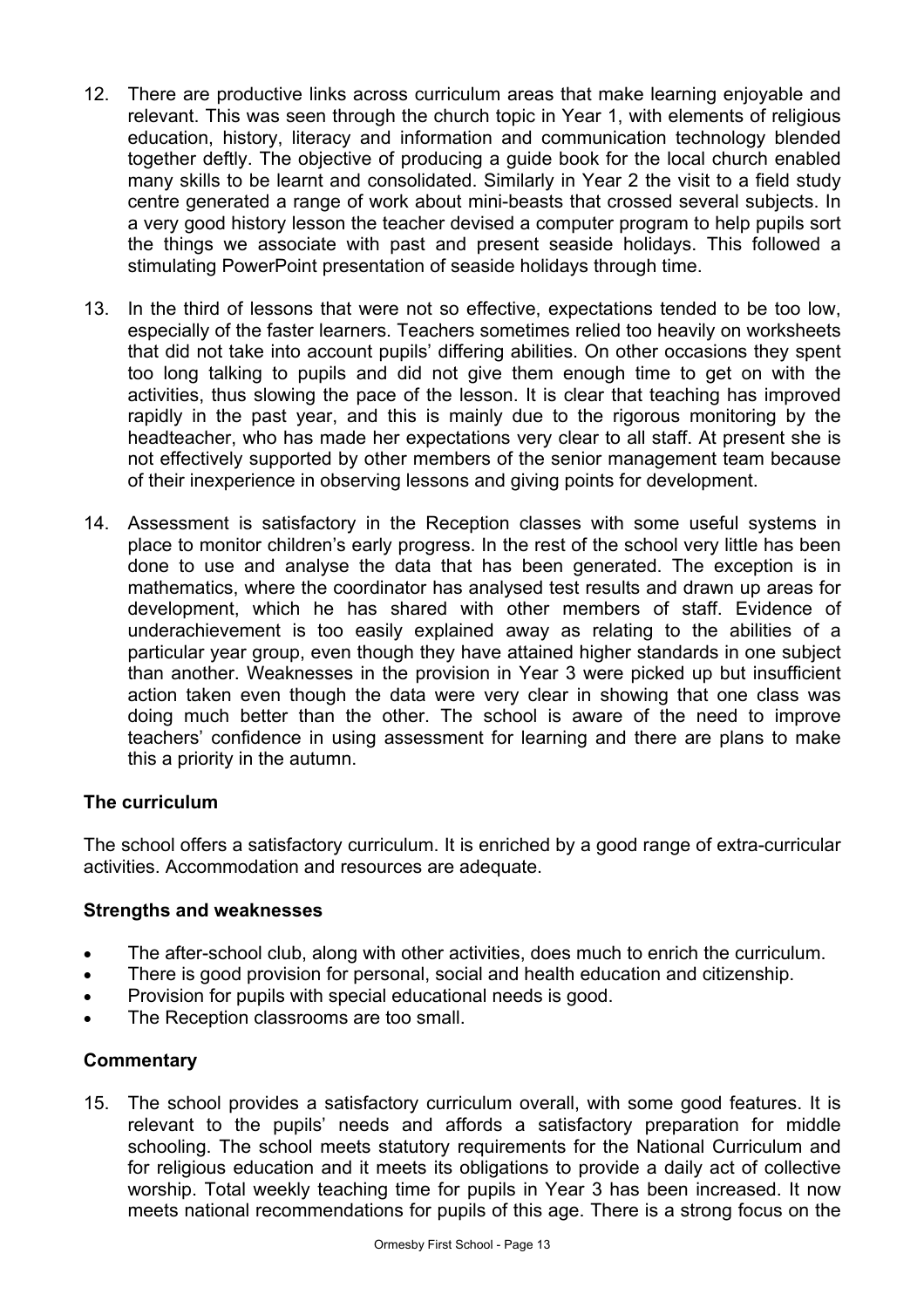teaching of literacy and numeracy. The teachers provide good opportunities for the pupils to use their numeracy and their information and communication technology skills across the curriculum. Planning has improved significantly. Teachers in each year group plan closely together, to ensure that pupils in parallel classes cover the same work.

- 16. All groups of pupils are fully included in learning. Provision for those with special educational needs is good. The teachers identify pupils who are experiencing difficulties with work or behaviour as soon as possible. They draw up good quality individual education plans for them. These include clear targets for improvement and the strategies that will help to achieve them. Provision for personal, social and health education and citizenship is good. Every class has a regular circle time where personal matters and areas of concern are discussed sensitively.
- 17. The school regularly looks for ways to develop the curriculum further. Themed weeks have been held, during which all pupils focus on a particular subject, such as art, science, books and healthy activities. The teachers encourage the pupils to see links between subjects. Worthwhile informal links have been established with a school in Russia.
- 18. The after-school club, held three times a week, does much to enrich learning in many areas of the curriculum. There is also an art club and a Reception reading club. About 60 Year 2 and 3 pupils form a school choir, which participate, among other events, in the Norfolk County Music Festival. Learning is further enhanced by a good number of visitors and by visits within the locality and to places such as the Gressenhall Open Air Museum, the One World Festival and the Sealife Centre. Pupils in Year 3 benefit from a residential visit to How Hill where they learn to live together harmoniously away from home.
- 19. There is a good number of teachers and teaching assistants to meet the demands of the National Curriculum. The accommodation is satisfactory overall. Strengths include a newly refurbished hall and a good-sized information and communication technology suite. Disabled access is satisfactory but space is limited and access to certain areas is not straightforward. The Reception classrooms are too small for the numbers of children. Attractive grounds include garden beds, a small grassed area and a reasonably sized playground, clearly marked out for many creative games. A wildlife area and pond provide valuable resources for learning. There are adequate resources to support teaching and learning in all subjects. The library is small, but has a good range of fiction and non-fiction books.

### **Care, guidance and support**

Provision is very good. The school cares very well for its pupils: there is generally a high level of attention to matters of welfare and health and safety. Provision for the support and guidance of pupils is good overall with very good personal support but less well developed academic guidance.

### **Main strengths and weaknesses**

- Members of staff know the pupils and their families very well.
- There is a high level of personal support for all pupils.
- Involvement of pupils in school development is excellent.
- Very good trusting relationships are a feature of school life.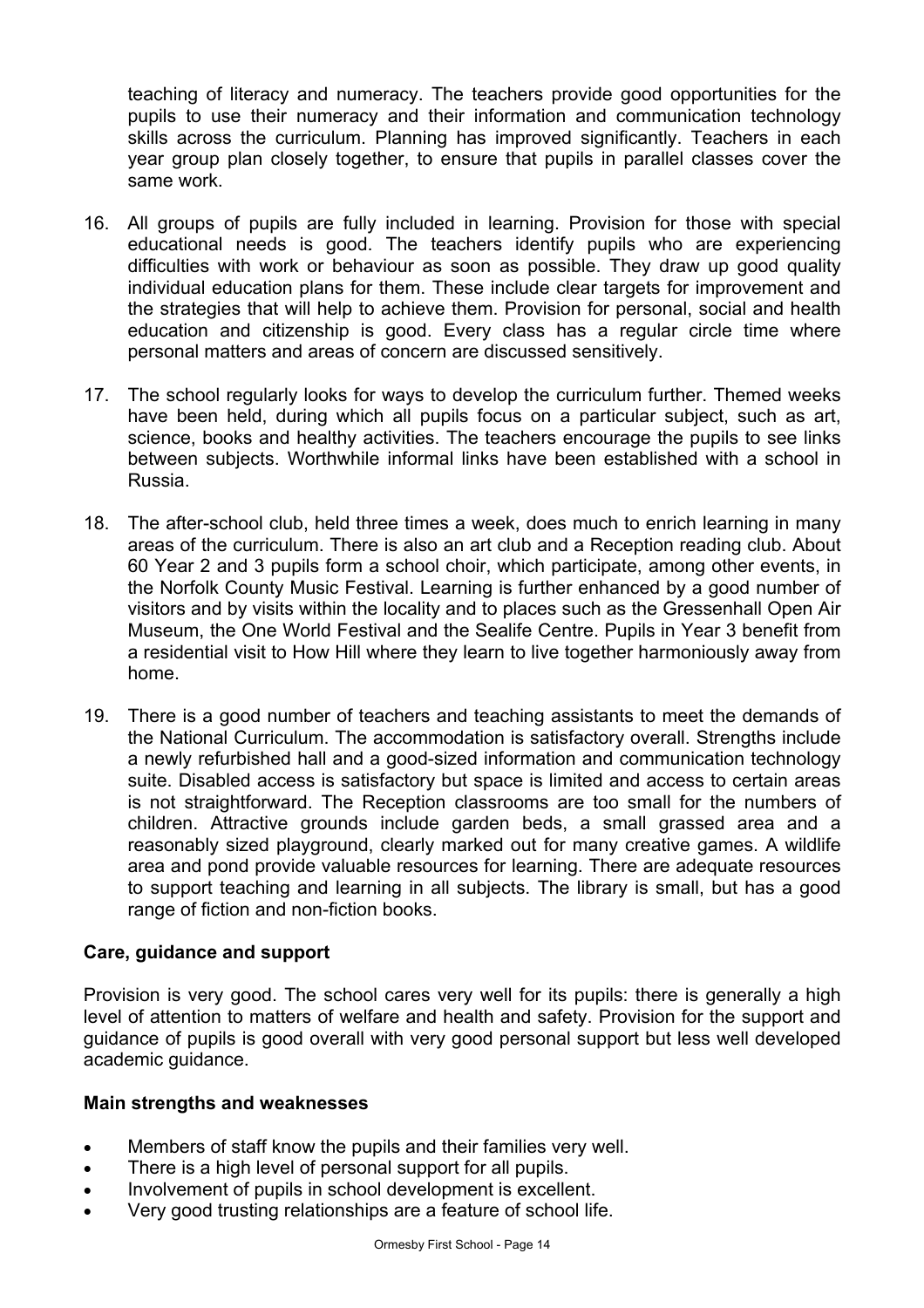• Academic guidance for pupils in Years 1 to 3 is rather limited.

# **Commentary**

- 20. Teachers know their pupils and families very well and provide a very good level of personal support and guidance. Pupils are confident in approaching adults with any concerns they may have. Children in the Reception class are given good guidance by staff there, but in other parts of the school academic guidance based on using assessment data is underdeveloped. Pupils with special educational needs are well supported by teaching assistants in class and their individual education plans are well written with manageable targets.
- 21. Child protection procedures are good and all teachers and teaching assistants are fully aware of their responsibilities. This high level of awareness does not extend to some other non-teaching staff such as lunchtime assistants and office staff employed by the school. The levels of playground supervision are high and there is a good selection of play equipment. The small amount of boisterous play observed was due to a lack of structured play at lunchtimes. Standards of maintenance and cleanliness are very good so that vandalism and graffiti are not a problem. This instils high values in the pupils who show respect for property and resources.
- 22. Induction arrangements for pupils entering the Reception classes are good and establish a positive home-school relationship. There is a range of opportunities for pupils to take on responsibilities for the day-to-day running of the school including a school council that provides an excellent opportunity for pupil involvement. Together with class councils this has contributed very well to the development of the school. Pupils' suggestions have been acted upon, such as purchasing playground equipment. Pupils on the school council take their role seriously and are proud to be involved in showing visitors around the school, and interviewing potential new members of staff.

### **Partnership with parents, other schools and the community**

There is a good and effective partnership with parents, the community and other schools. This is a good improvement from the previous inspection. The views of parents were positive in the parents' questionnaire and at the parents' meeting.

### **Main strengths and weaknesses**

- There has been a good improvement in the partnership with parents.
- There are effective links with the community and other schools and colleges.
- The school's open door policy provides good access for parents.
- Not all senior managers share the headteacher's vision for involving parents more.

### **Commentary**

23. Parents' responses to the inspection questionnaire and at the parents' meeting show that they are happy about all that the school has to offer. They particularly value the open door policy and invitations to birthday assemblies. They take coffee with the headteacher after the assembly, which gives them a good informal opportunity to make their views known. Parents appreciate the newly introduced open access to classroom staff but find that some teachers, senior managers, and non-teaching staff are less approachable. The headteacher has had to invest time in justifying her new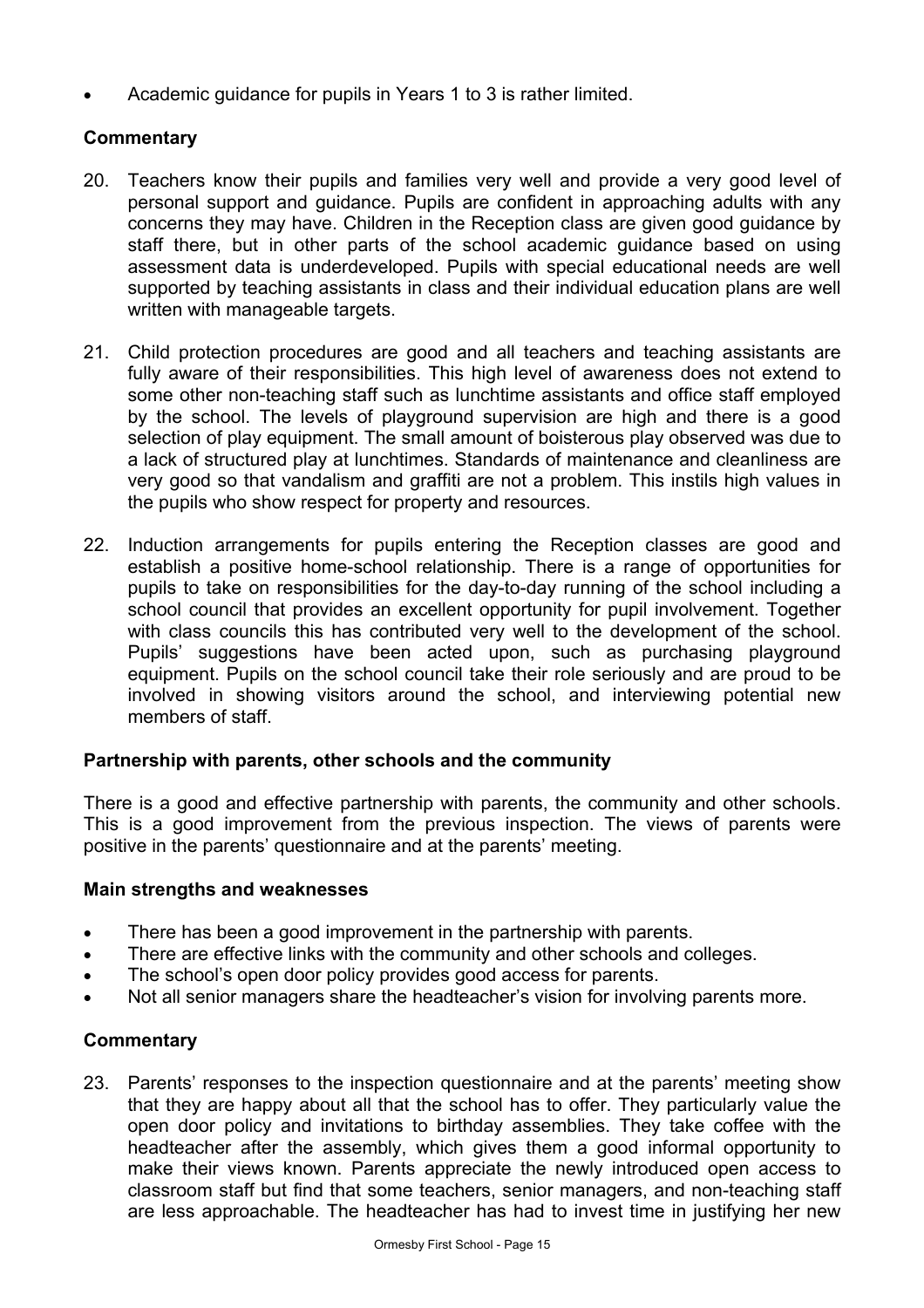approach to her staff. Whilst information for parents is satisfactory, reports do not provide them with a clear statement about what their child needs to learn next. The use of homework and reading diaries is underdeveloped as a means of communication between school and home. Procedures for pupils entering Reception are good. Relationships with the pre-school unit that shares the premises on the school site are effective and this helps children when transferring from the unit to the Reception class. There are good systems in place to deal with any concerns of parents but nowadays they seldom have to be used.

- 24. Parents of pupils with special educational needs are fully involved in the setting of targets for their children and they are regularly updated on progress towards them. The teachers invite parents to the formal half-termly reviews of individual education plans and they discuss relevant matters at parents' evenings.
- 25. There are good links with other local schools and colleges and the school offers training places for students and work experience placements for secondary school pupils. The school maintains good relationships with local middle schools and this helps pupils transfer smoothly.
- 26. Links with the local community are good and visits and visitors provide opportunities to enrich learning and enhance the personal development of pupils. There is a good range of after school clubs that are well attended. A new initiative is offering the Year 3 pupils the opportunity of a residential visit before the end of term.

### **LEADERSHIP AND MANAGEMENT**

Leadership and management are satisfactory overall. The leadership of the headteacher is good. The governance of the school is satisfactory with several good features. The leadership of other key staff is underdeveloped.

### **Main strengths and weaknesses**

- The new headteacher has correctly identified the areas for development and she is focused on raising standards throughout the school.
- The revitalised governing body is making a positive contribution to the work of the school.
- Currently the senior management team have yet to adjust to the headteacher's and governors' vision for the school.

### **Commentary**

27. The school has experienced a period of turbulence in recent years and has been through a process of change. The newly appointed headteacher has very quickly identified the correct areas for development within the school. She has high aspirations that are fully shared by governors and parents. A long-established and topheavy senior management team has found it difficult to adjust to the vision articulated by the new headteacher and the governing body. The headteacher is working very hard to build successful teams throughout the school that will cooperate and support one another. There is potential for further improvement. The headteacher's leadership is resulting in the school becoming more self–evaluative. This is already bringing about more effective teaching and learning.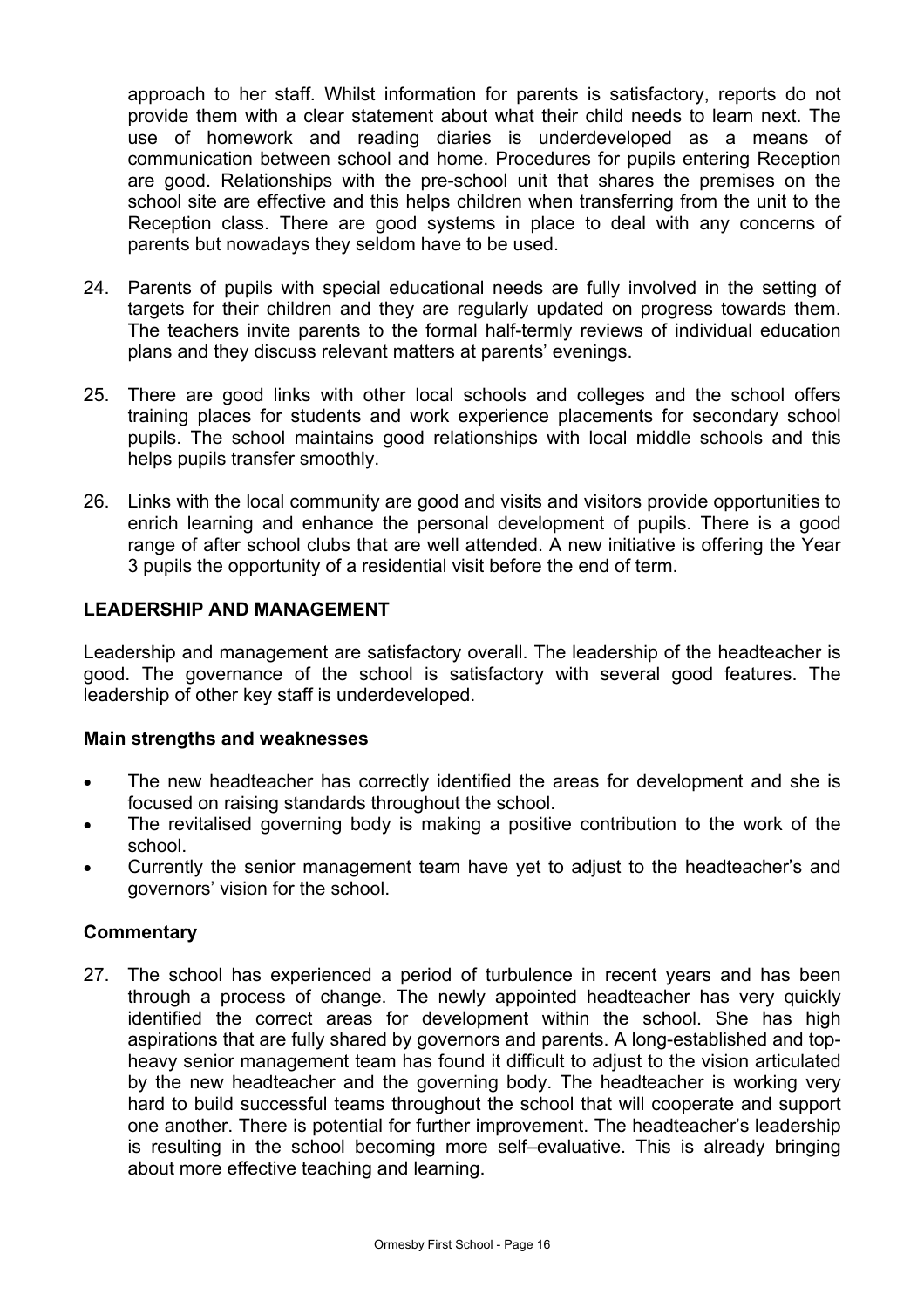- 28. The work of the governing body is currently satisfactory with several good features. Governors have adapted well to their changing roles in the light of the detailed and accurate information provided to them by their new headteacher. They are enthusiastic and committed supporters of the school. They are now effectively beginning to help shape its vision and direction through their scrutiny and approval of policies and their regular involvement in school activities. They conscientiously ensure that all statutory requirements are met. Through their new knowledge and understanding of the strengths and weaknesses of the school they are beginning to challenge as well as support the senior management team effectively. Their decision to seek further training to improve their skills as governors is reflected in the participation they now have in decision-making within the school. They are developing very well.
- 29. Procedures for monitoring performance and evaluating how well the school is doing are broadly satisfactory. Assessment and test data are beginning to be examined, lessons are observed regularly by the headteacher, and samples of work and planning are scrutinised. Priorities for improvement are appropriately identified using this evidence and centre on raising standards throughout the school. However, senior managers are not yet sufficiently involved in these practices, which is limiting their opportunity to model and develop high quality teaching. The statutory elements of performance management are implemented satisfactorily. Training opportunities for members of the senior management team are leading to some improvements but their roles remain underdeveloped and they are not sufficiently involved in acting to raise standards. Recruitment and retention of staff, and the workload of members of staff and their deployment, are satisfactory.
- 30. The leadership and management of special educational needs are good. The coordinator works closely with colleagues in the drawing up of pupils' individual education plans. Careful records are kept of pupils' progress against their targets. There are very good links with relevant outside agencies and with special needs coordinators in the middle schools.
- 31. Aids to raising achievement include the good attitudes and behaviour of the pupils and the enthusiastic support of parents and governors. The only barrier is the slow pace with which some senior staff adapts to change.

| Income and expenditure $(E)$ |         | Balances (£)                        |        |
|------------------------------|---------|-------------------------------------|--------|
| Total income                 | 563.866 | Balance from previous year          | 64.075 |
| Total expenditure            | 556.497 | Balance carried forward to the next | 71.446 |
| Expenditure per pupil        | 2,565   |                                     |        |

# *Financial information for the year April 2004 to March 2005*

32. Finance and resource management are good. Income and expenditure per pupil are lower than is typically found nationally. The bulk of the money goes on staffing costs. The school has sufficient resources to teach the curriculum in full. Governors have rightly made Best Value principles central to their approach to financial management. The large balance is set to reduce as the numbers of Reception children fall next year.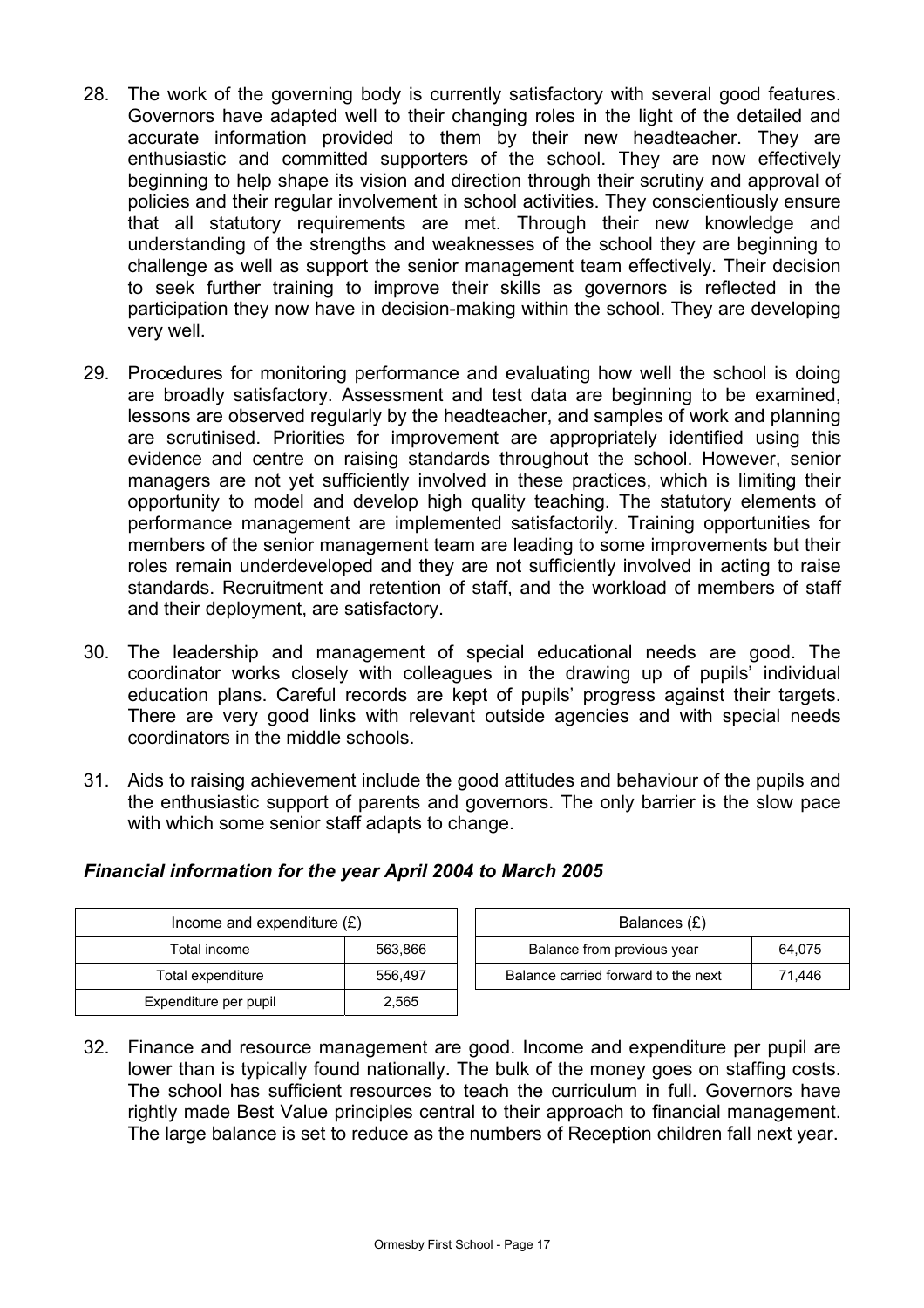# **PART C: THE QUALITY OF EDUCATION IN AREAS OF LEARNING AND SUBJECTS**

# **AREAS OF LEARNING IN THE FOUNDATION STAGE**

33. Provision for children in the Foundation Stage is satisfactory with some good features. The school has improved the provision for outdoor activities since the previous inspection. The majority of children enter the Reception classes with average standards. Induction to the Reception classes is good. The Foundation Stage coordinator has worked hard to establish closer ties with the range of pre-school providers including the pre-school playgroup that shares the site. The teachers and support staff work closely together to create a caring environment for the children. There is a strong commitment to their personal, social and emotional development. Teaching is planned in line with the nationally agreed curriculum for children of this age. It takes account of the needs of individuals effectively. Classrooms are too small. Resources are good in classes and adequate in the outside areas. These are used to provide appropriate activities to develop children's learning and activities in the outdoor area support the main classroom activities. Teaching is never less than satisfactory and often good. Members of the support staff are used well to support children with particular needs. Children's progress is carefully checked through regular observations, and the steps they take towards achieving the goals for early learning are carefully recorded. Weekly plans are adjusted to take account of these observations. Members of the support staff make a significant contribution to the assessment of children. Leadership of the Foundation Stage is satisfactory with areas for future development clearly identified.

### **PERSONAL, SOCIAL AND EMOTIONAL DEVELOPMENT**

Provision in personal, social and emotional development is **good.**

### **Main strengths and weaknesses**

- Activities to support social development are good.
- Supportive relationships are being established: as a result, children feel confident and happy.
- The care and welfare of the children is very good.

### **Commentary**

34. Achievement is good. Teaching and learning are good. Nearly all the children are on course to attain or exceed the national goals for early learning. Adult relationships are very supportive, and as a result, the children's self confidence and independence are increasing. They have regular opportunities to work in groups, to take turns and to share. In most areas of learning, there is a balance between teacher-led and childinitiated activities. All members of staff are very caring of the children and their welfare needs are given a high priority. Members of staff have high expectations of behaviour, so that children develop a good understanding of the difference between right and wrong. They are aware of school routines and sustain good levels of concentration. The school has maintained the good standards reported at the time of the previous inspection.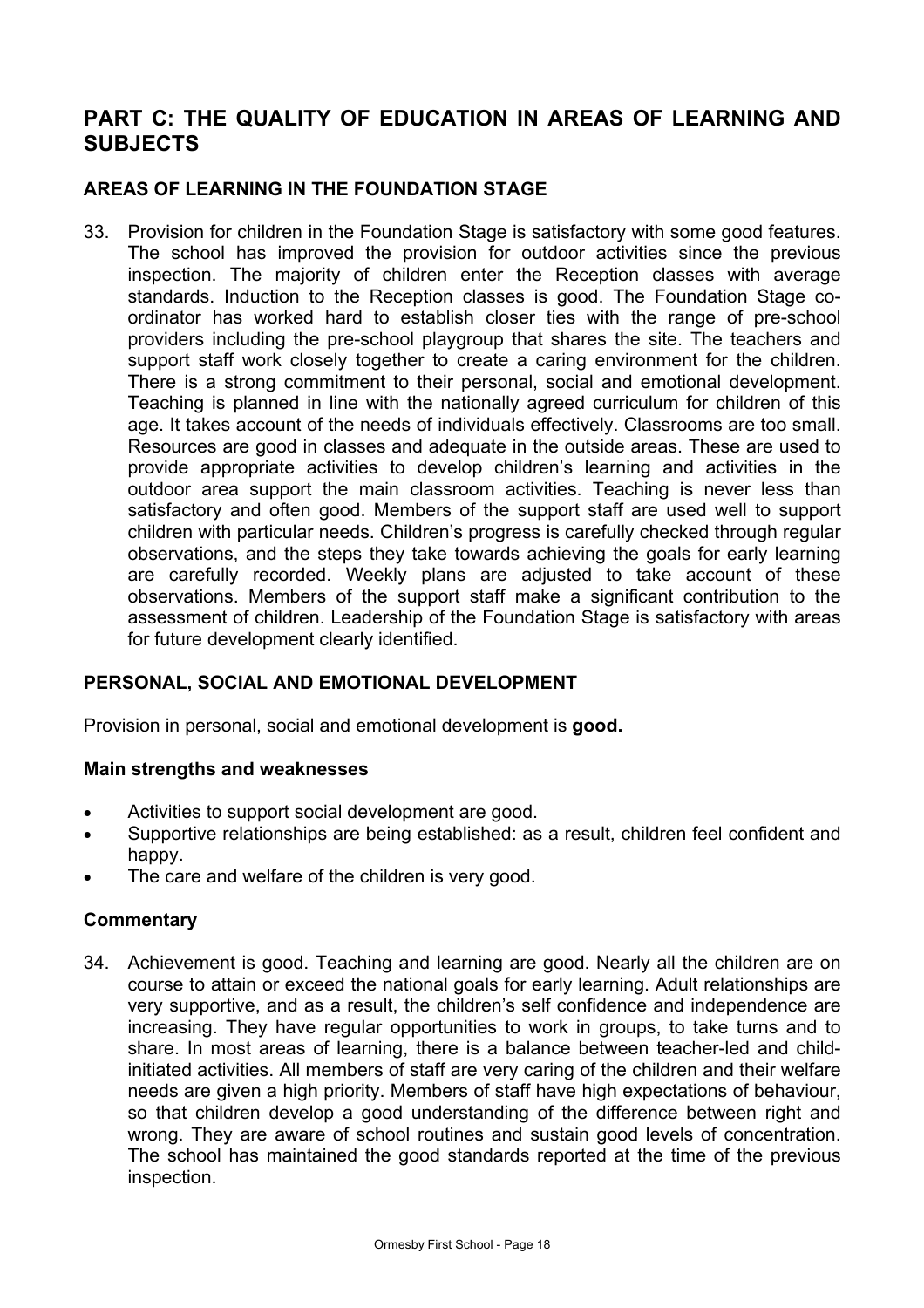# **COMMUNICATION, LANGUAGE AND LITERACY**

Provision in communication, language and literacy is **satisfactory**.

### **Main strengths and weaknesses**

- Speaking and listening skills are very well developed.
- Children are not always given guidance on how to form their letters correctly.

# **Commentary**

- 35. Achievement is generally satisfactory, although some aspects of this area of learning could be improved. Teaching and learning are satisfactory overall. Most children enter the Reception classes with levels of language expected for children of this age. Except in some aspects of writing, they make satisfactory progress and most are on course to meet the early learning goals for this area by the time they enter Year 1. Speaking and listening skills are developed particularly well. Adults take every opportunity to extend the children's language and they are encouraged to express themselves using the correct terminology. During the inspection, which took place at the end of the summer term, children were experiencing an adaptation of the national literacy hour. This more formal approach did not inspire the children and they had little involvement in their own learning. Many children who can write independently were still using random capital letters. There was no adult intervention to guide the children to form their letters correctly. This was also apparent in samples of their work. This lack of a systematic approach to teaching writing has a negative impact as children move through the school. They can all write their own names recognisably.
- 36. Children take part in group reading activities, which they enjoy. Many are reading simple texts. They enjoy sharing these books with adults and they understand terms such as, 'title', 'illustrator' and 'blurb'. Higher attaining children are reading with expression and applying their phonic knowledge to decode unknown words. Some children are already reading for meaning and really enjoying the humour of the text.

### **Mathematical development**

Provision in mathematical development is **satisfactory.** 

### **Main strengths and weaknesses**

The outdoor area is used well to support learning.

### **Commentary**

37. Most children are likely to attain or exceed the national goals in this area of learning. All children, including those with particular needs, are making satisfactory progress and achieving as they should. Teaching and learning are satisfactory overall. In a good lesson observed, children were being introduced to the concept of time. Effective use was made of music to support the learning. Children sang the song 'Sunday, Monday' to start them thinking about the sequence of a week. There was a good balance between teacher-led and child-initiated activities and group work reinforced opportunities for children to think about how their days are broken up into various stages. The outdoor area was used particularly well in this lesson to get children to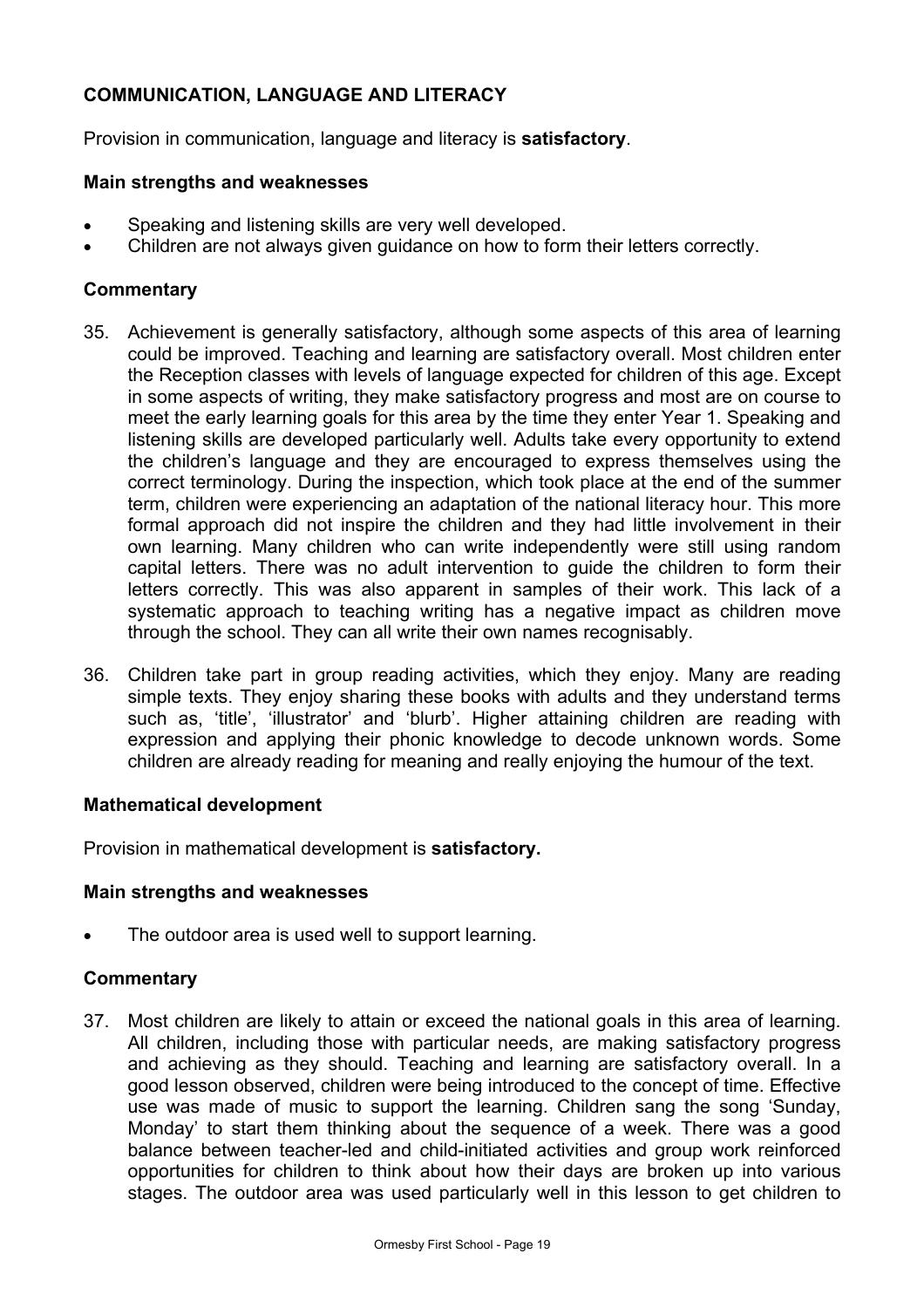think how they spend their day. They enjoy number games and number rhymes. Most count accurately when playing and many of the outdoor activities reinforce these skills. Although standards reported at the last inspection were higher, current standards reflect the levels of attainment on entry.

### **Creative development**

Provision in creative development is **satisfactory with some good features.** 

### **Main strengths and weaknesses**

- Children are encouraged to work independently.
- Adults value children's work and display it carefully for all to enjoy.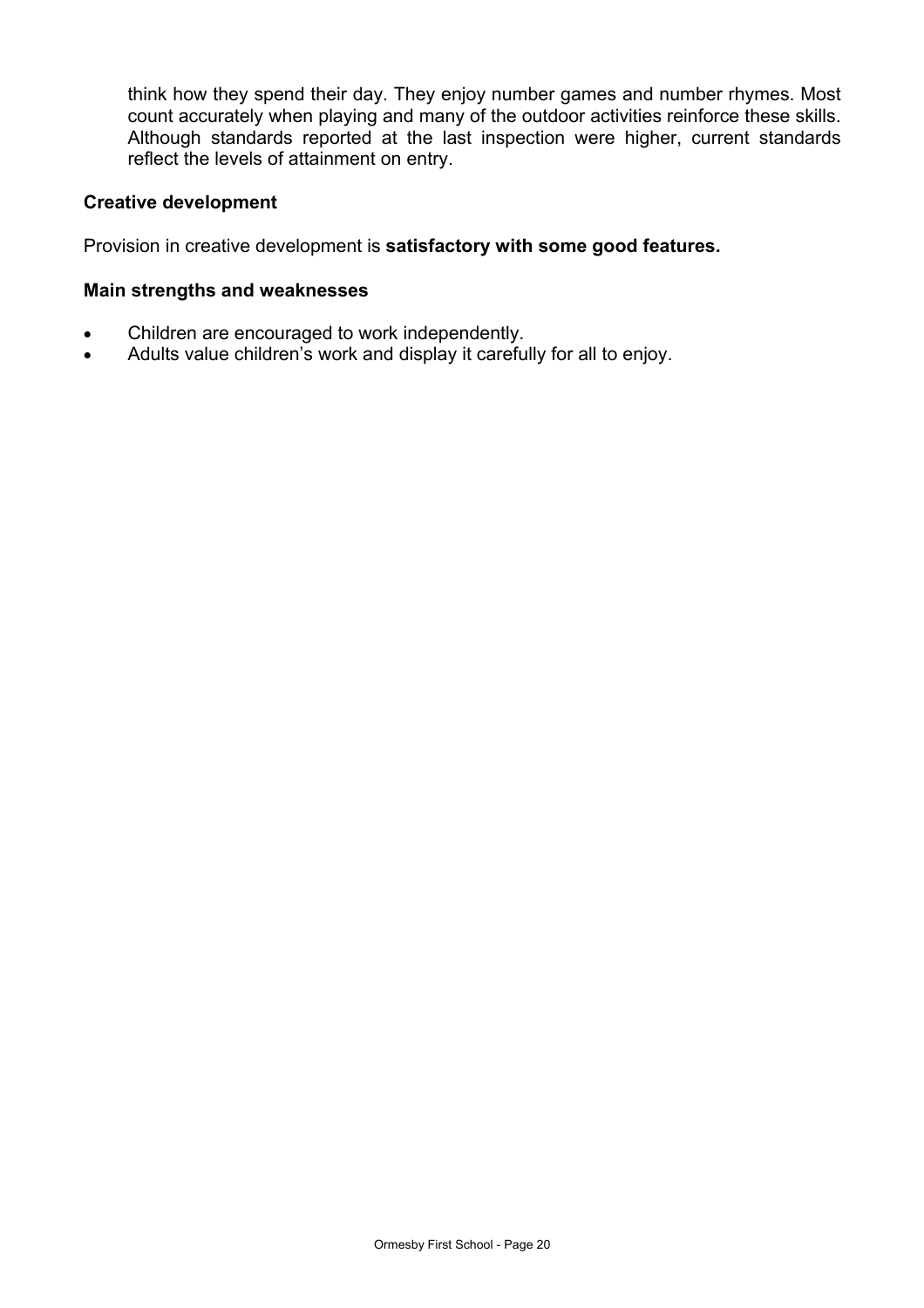### **Commentary**

38. Most children are likely to attain the national goals for early learning. All children, including those with particular needs, are achieving well. Teaching and learning are generally good. Creative activities are available throughout the day, including the outdoor area when the weather is appropriate. Children use easels and paints with confidence, they share resources sensibly and they discus their work with one another. Their ability to work independently is promoted. In a good lesson observed, children were making fish mobiles to hang in boxes. They cut out their own fish and decorated them freely. A good feature of teaching is the value teachers and support staff place on children's own work. Their efforts are displayed well. Opportunities for role-play are very good. During the inspection the role-play areas were set up as the seaside. The quality of play and language development was particularly good. In both classes, music is used to support activities within the classroom. One satisfactory music lesson was observed. Children had opportunities to experiment with the sounds instruments make. They join in with singing in assemblies, which they enjoy.

### **KNOWLEDGE AND UNDERSTANDING OF THE WORLD**

39. No sessions were observed where knowledge and understanding of the world was a focus. Planning, photographs and displays indicate that most children are on course to attain the national goals for early learning by the time they enter Year 1. Children in both Reception classes were actively involved in the science week recently held in school and there is a particularly good display produced by them in the main hall on the life cycle of a frog. There is clear evidence that the school grounds are used extensively to support this area of their learning.

### **PHYSICAL DEVELOPMENT**

40. No sessions where physical development was the focus were observed. Planning and photographs indicate that this area is covered satisfactorily and that most children are likely to attain the national goals for early learning. Children have access to an appropriate outdoor area with an adequate supply of wheeled toys. They also have physical education lessons in the hall. Within the classrooms there is a good range of equipment to develop their hand-to-eye co-ordination.

# **SUBJECTS IN KEY STAGES 1 and 2**

### **ENGLISH**

Provision in English is **satisfactory.** 

### **Main strengths and weaknesses**

- Pupils have consistently good attitudes to learning.
- Measures taken to improve writing are beginning to make a difference.
- Standards could be higher by the end of Year 3.
- Presentation of work is often untidy.
- Very little assessment takes place.

### **Commentary**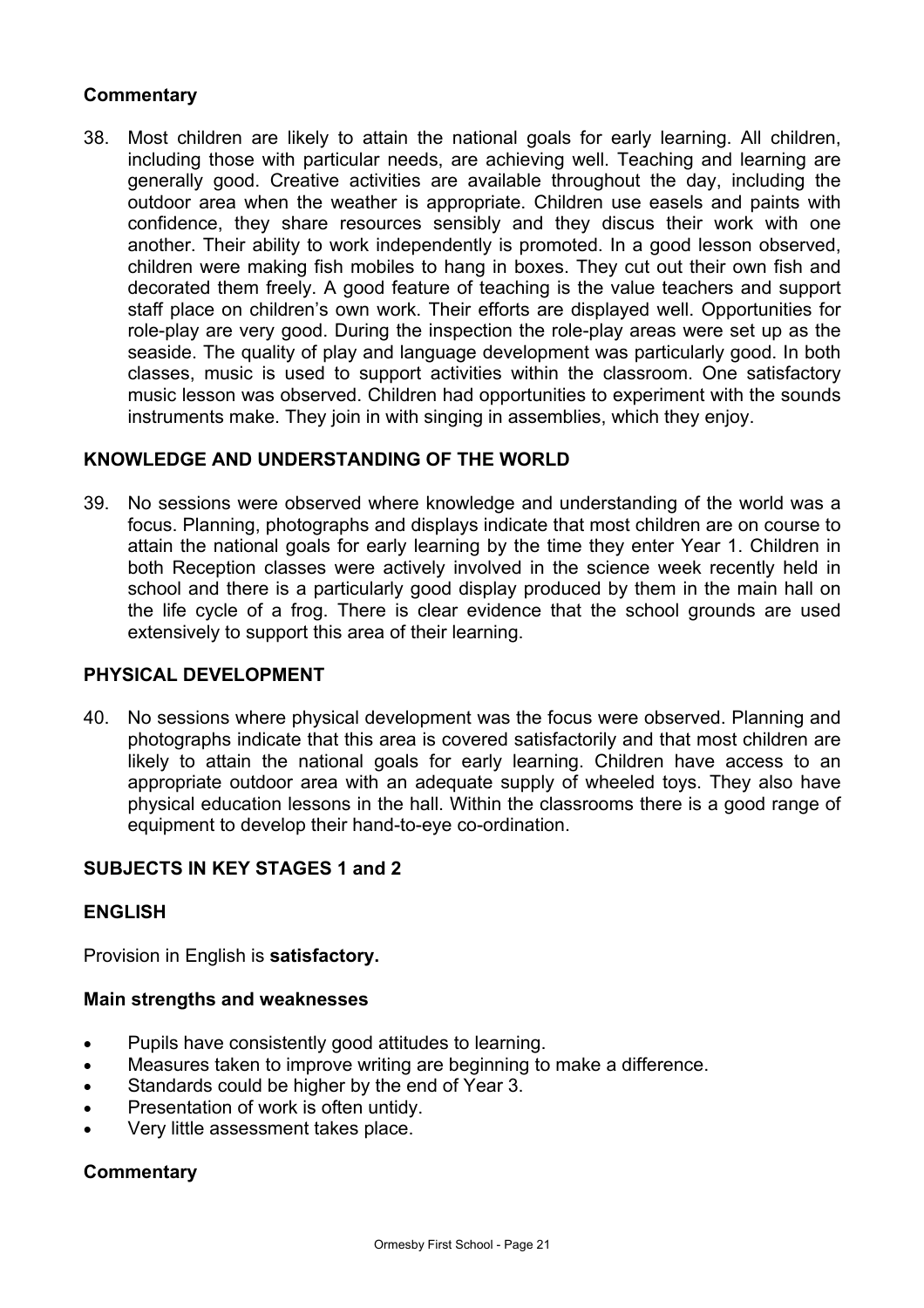- 41. In the 2004 national tests for Year 2 pupils, standards were average in reading and above average in writing. Compared with similar schools they were below average in reading and average in writing. Current standards are close to the national average in reading and writing and achievement is satisfactory overall. In Year 3 pupils are attaining broadly average standards in reading, but in writing they are below average. Compared with their performance in Year 2 these pupils have not made as much progress as would normally be expected. There is variation in the quality of provision between classes, partly due to an unsettled year for one class. Standards in speaking and listening vary considerably but are generally average. The improvement in standards since the last inspection is similar to the national trend, and progress has been satisfactory. Pupils with special educational needs achieve well because of the good support they receive.
- 42. Pupils enter Year 1 with standards that are in line with national averages. They are keen to learn and enjoy practising their sounds. While most listen well, some have shorter concentration spans and teachers have to work hard to retain their attention. Through good use of discussion and talking partners, teachers encourage pupils to become more fluent in their speech. By Year 3 the most pupils are articulate and contribute with enthusiasm. Attitudes to learning are always good, and sometimes very good, with positive relationships between teachers and pupils. For the most part activities are interesting and well planned, often drawing on work in other subjects such as science or religious education. For example Year 1 pupils had visited the local church and were contributing articles for a guide about features they had seen such as the altar or the pews.
- 43. Reading has been a focus for development in the past year with a new emphasis on reading areas in classrooms and taking books home. Many new books have been purchased, and there is an expectation that teachers will hear pupils read regularly. Pupils are not used to sounding out words they do not know, suggesting that they have not had much practice in reading aloud. The new measures are not always applied consistently in every class. For example guided reading is not used to develop pupils' skills of inference and comprehension in some classes.
- 44. Presentation of work is generally untidy, partly because of handwriting not being taught systematically throughout the school. Examples were seen of pupils' script getting worse over time rather than better. Most teachers do not comment on neatness when marking.
- 45. The quality of teaching and learning are satisfactory overall, with some good examples. Teachers' subject knowledge is improving because of successful measures introduced by the new headteacher with outside support. Teachers are clear what they want pupils to learn, and convey this effectively at the beginning of lessons. A wholeschool focus on non-fiction writing has given teachers confidence. New vocabulary is introduced well to support learning, as when Year 2 teachers referred to a word bank for pupils who were writing about mini-beasts they had seen on a field trip. Faster learners are given regular booster sessions to challenge them, which are proving successful. In some lessons the work set lacks rigour and teachers' expectations of what pupils can do are too low. This is especially true in Year 3, confirmed by the scrutiny of work done in books.
- 46. Due to the absence of the subject leader the headteacher is temporarily providing leadership and management and has correctly identified the main areas for improvement. Lessons have been regularly monitored and useful points for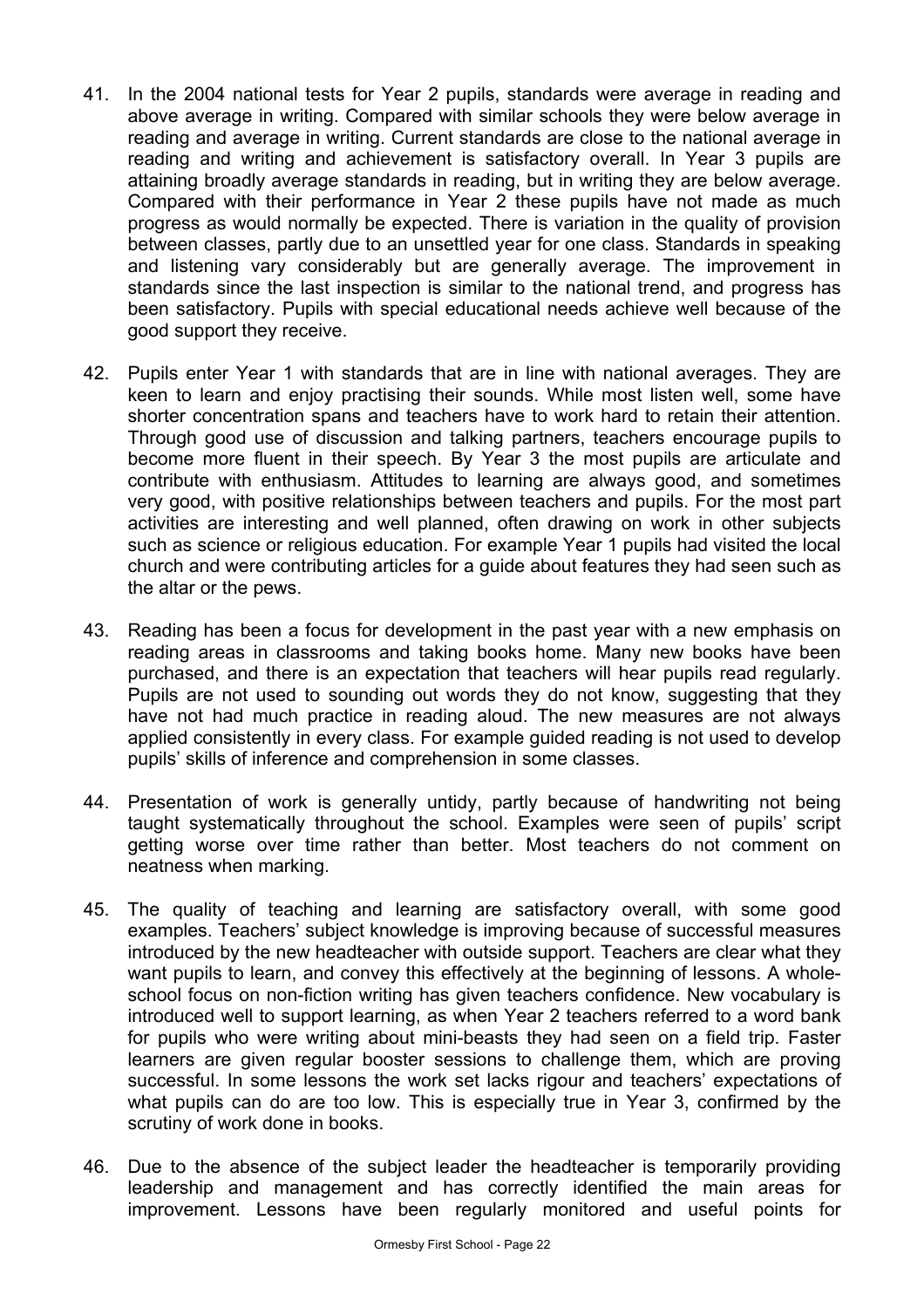development given to teachers. Individual targets are beginning to be set for pupils, although this is at a very early stage. Assessment is a weakness, since so far test results have not been analysed, and the data that has been collected has not been used to consider how well groups of pupils are doing. This has meant the underachievement of pupils in Year 3, for example, has not been clearly identified or addressed.

### **Language and literacy across the curriculum**

47. The computers are used for word-processing poems and short texts, but seldom in other ways. The work of other subjects is incorporated effectively in literacy lessons to make writing more relevant and to consolidate learning. For example Year 2 pupils, learning about babies in health education, wrote a list of what babies need during a literacy lesson. Year 1 pupils compiled a guide book for their local church as part of their religious education syllabus.

### **MATHEMATICS**

Provision for mathematics is **good.**

### **Strengths and weaknesses**

- Teaching overall is good and this is enabling all groups of pupils to progress well.
- There is some underachievement in Year 3.
- Presentation of work is often untidy.
- Subject leadership is very strong and is a major factor in good provision.

### **Commentary**

- 48. By Year 2, all groups of pupils, including those with special educational needs, achieve well and standards are above average. This reflects the findings of the previous inspection. In Year 3 standards are average, which is not as high as at the time of the previous inspection. Whilst higher attaining pupils in Year 3 generally make appropriate progress the average ability pupils tend to achieve below expectations. There is currently no significant difference in attainment between boys and girls.
- 49. Teaching overall is good and this is leading to effective learning. There is a strong focus on developing the pupils' mental calculation skills and their ability to solve reallife problems. The teachers encourage the pupils to use correct mathematical language and to talk together to discuss ideas and to consolidate understanding. In a Year 2 lesson this helped the pupils to extend their knowledge of the properties of twodimensional shapes. The teachers use questioning well in order to make the pupils think carefully and to ensure that they are all fully included in learning. The teachers encourage the pupils to explain their strategies and this aids understanding and helps the pupils to see alternative methods.
- 50. The teachers match work well to the pupils' differing needs. In a Year 3 lesson this helped in the learning of division with and without remainders, as different groups of pupils were given work to do appropriate for their level of ability. Teaching assistants are effectively deployed. Good use is made of resources, including practical apparatus and information and communication technology.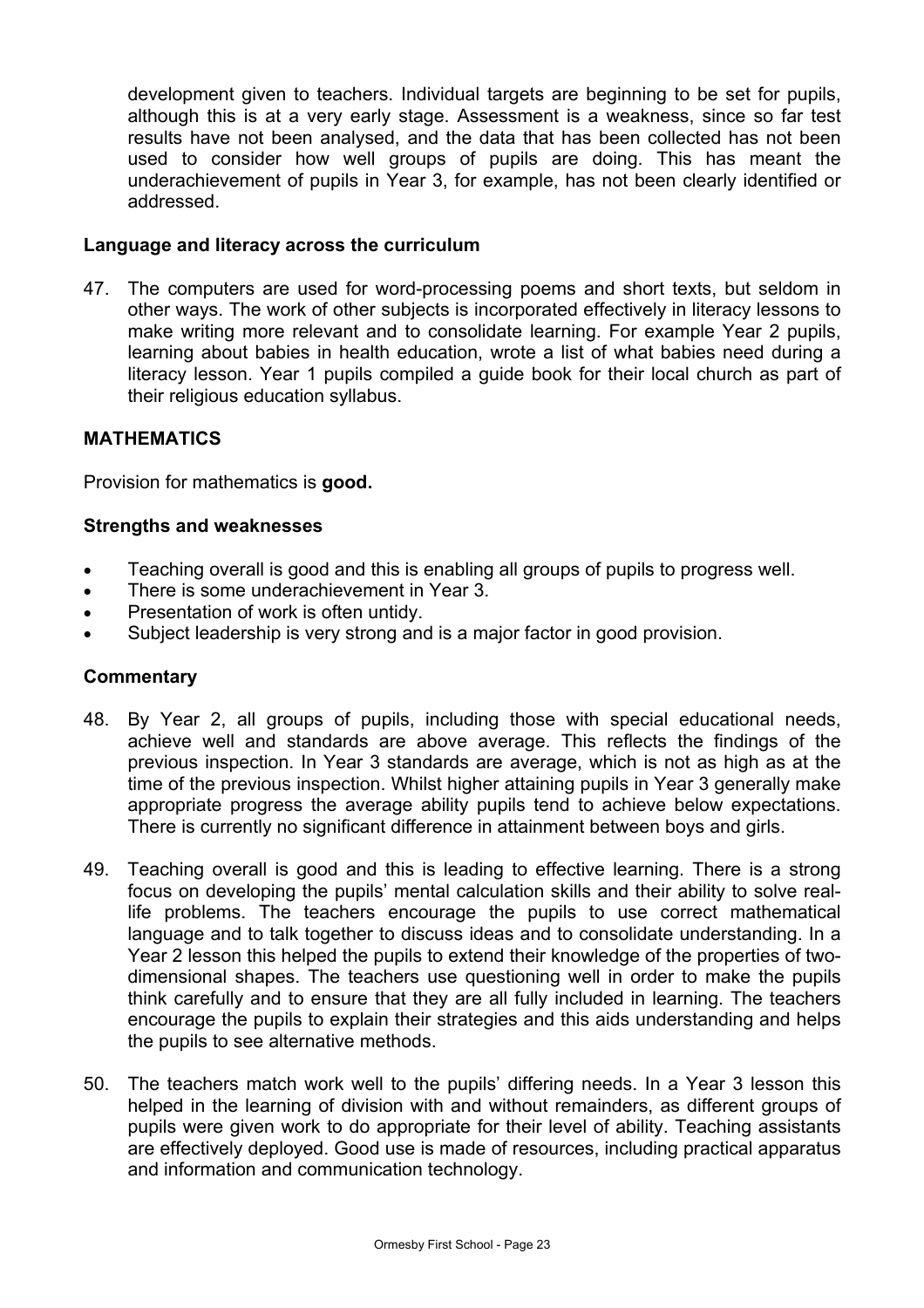- 51. The teachers use plenary sessions well to consolidate learning and to assess pupils' understanding. There is regular homework for the older pupils. The teachers mark the pupils' work regularly and positively, frequently offering guidance for improvement. However, presentation of work is often untidy and marking rarely refers to this. Pupils' use of squared mathematics paper is inconsistent.
- 52. Subject leadership is very good and is a major factor in the good provision. The coordinator has led training for colleagues that has developed their confidence and expertise. He monitors teaching and samples of pupils' work, in order to check the quality of provision and to gain an overview of standards. In this subject there are good procedures for tracking the pupils' progress. There is a clear action plan to raise standards further.

### **Mathematics across the curriculum**

53. There are good opportunities for pupils to use their mathematical skills in other subjects. Work on shapes is closely linked with aspects of art and design, design and technology and history. In science, pupils in Year 3 draw accurate Venn diagrams of forces and they make careful measurements of shadows at different times of the day. Pupils in Year 2 draw satisfactory bar graphs of the lengths of hand spans and they make careful measurements of the effect of gravity and friction on movement. Pupils in Year 1 draw satisfactory Venn diagrams to classify different types of musical instruments.

# **SCIENCE**

Provision in science is **satisfactory.** Current standards and provision are not as high as those reported at the time of the previous inspection.

### **Main strengths and weaknesses**

- Some very good teaching was seen.
- The subject manager has benefited from recent training.
- There is very good use of the school grounds to support learning.
- Pupils are not encouraged sufficiently to record their work independently.
- Teachers' expectations of how pupils present their work are too low, especially in Year 3.

### **Commentary**

- 54. Achievement is satisfactory. Most pupils are working close to their potential except in one Year 3 class, where apart from higher attaining pupils and those with particular needs, pupils are underachieving in the subject. Teacher assessments for Year 2 pupils in 2004 indicated average standards in relation to schools nationally and below average in relation to similar schools. The number of pupils attaining the higher Level 3 was above average both nationally and compared with similar schools. Results for 2005 are likely to present a similar picture.
- 55. Teaching is satisfactory overall, but two very good lessons were also observed. Judgement is based on the lessons seen and a scrutiny of books from Years 1 to 3. In the very good lessons, both were in Year 1, the teaching was stimulating and both lessons moved at a very brisk pace. Pupils worked very well together in groups testing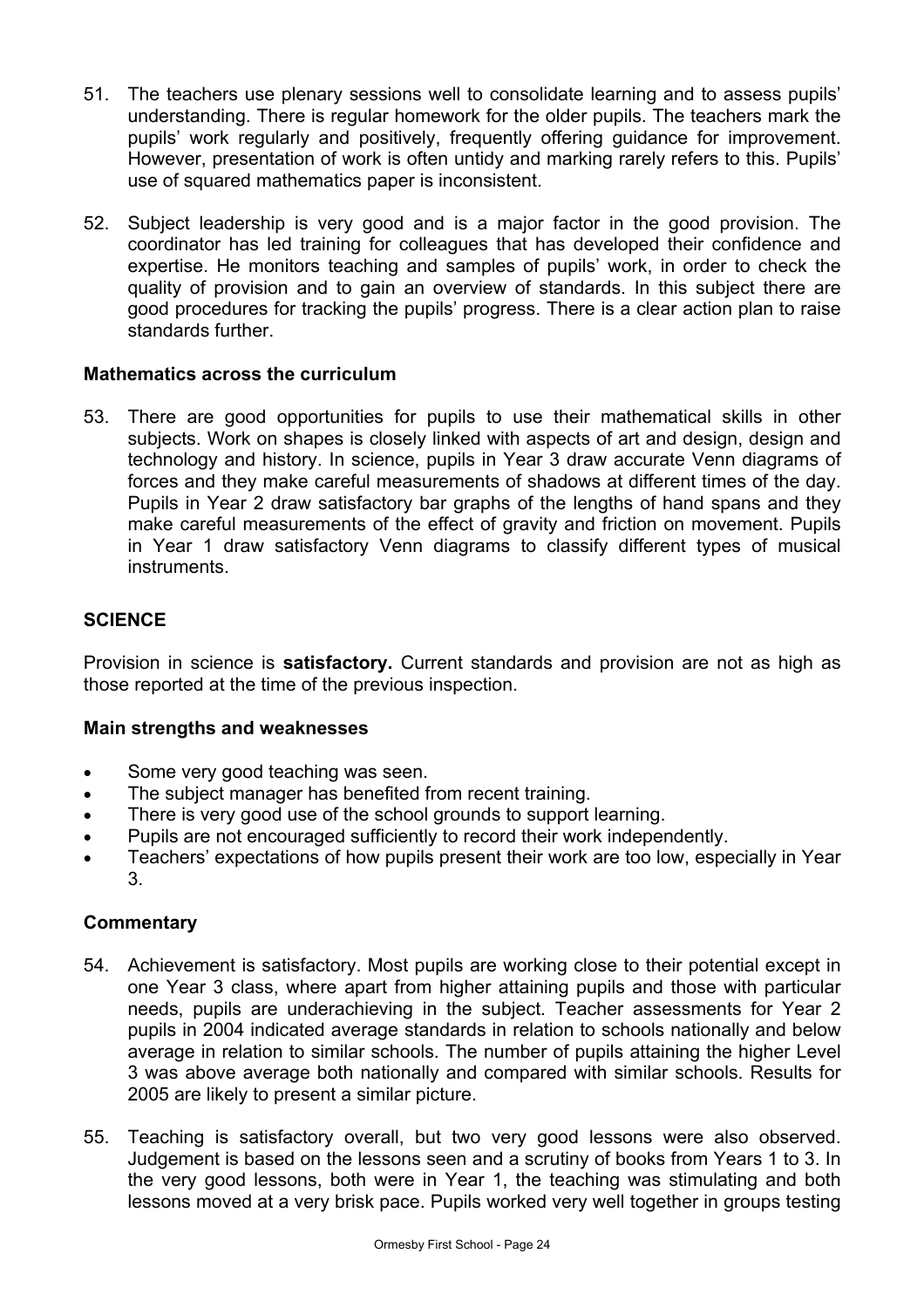out their own ideas about the sounds musical instruments make. There were very good links with mathematics. The pupils were reminded of the Venn diagram they had used in a previous lesson. They were then introduced to a Carroll diagram as an alternative way to record their findings. Pupils made very good gains in their learning in both lessons.

- 56. Books reveal that in some classes there is an overdependence on the use of worksheets and pupils have few opportunities to record the findings themselves using subject specific vocabulary. There are missed opportunities to develop further the pupils' literacy skills. Books in one Year 3 class indicate that teacher expectations of what pupils should achieve are very low. In most classes pupils are not being taught to take pride in their work or to present it in a coherent manner. In classes where pupils are recording their own work and drawing their own diagrams, standards are generally higher. Marking in the subject is inconsistent and rarely indicates to pupils what they can do to improve.
- 57. The school grounds are used very well to support learning in the subject. A 'science week' was held recently and very good displays around the school reflect the learning which took place at that time. There was a good emphasis on pupils developing their investigative skills. Information and communication technology is used satisfactorily to support learning in the subject.
- 58. The subject manager has undertaken training on her roles and responsibilities. As a result she has analysed test results more rigorously and has recognised that although many of the pupils are achieving satisfactorily increased expectation of achievement will almost certainly result in higher standards in the subject. She has identified more effective use of assessment and the setting of targets as two immediate priorities. There have been some opportunities to monitor teaching and learning in the classroom. A more regular approach to this is planned for the coming year. Leadership in the subject is satisfactory. There are indications that because of a more rigorous approach the levels of attainment are likely to rise.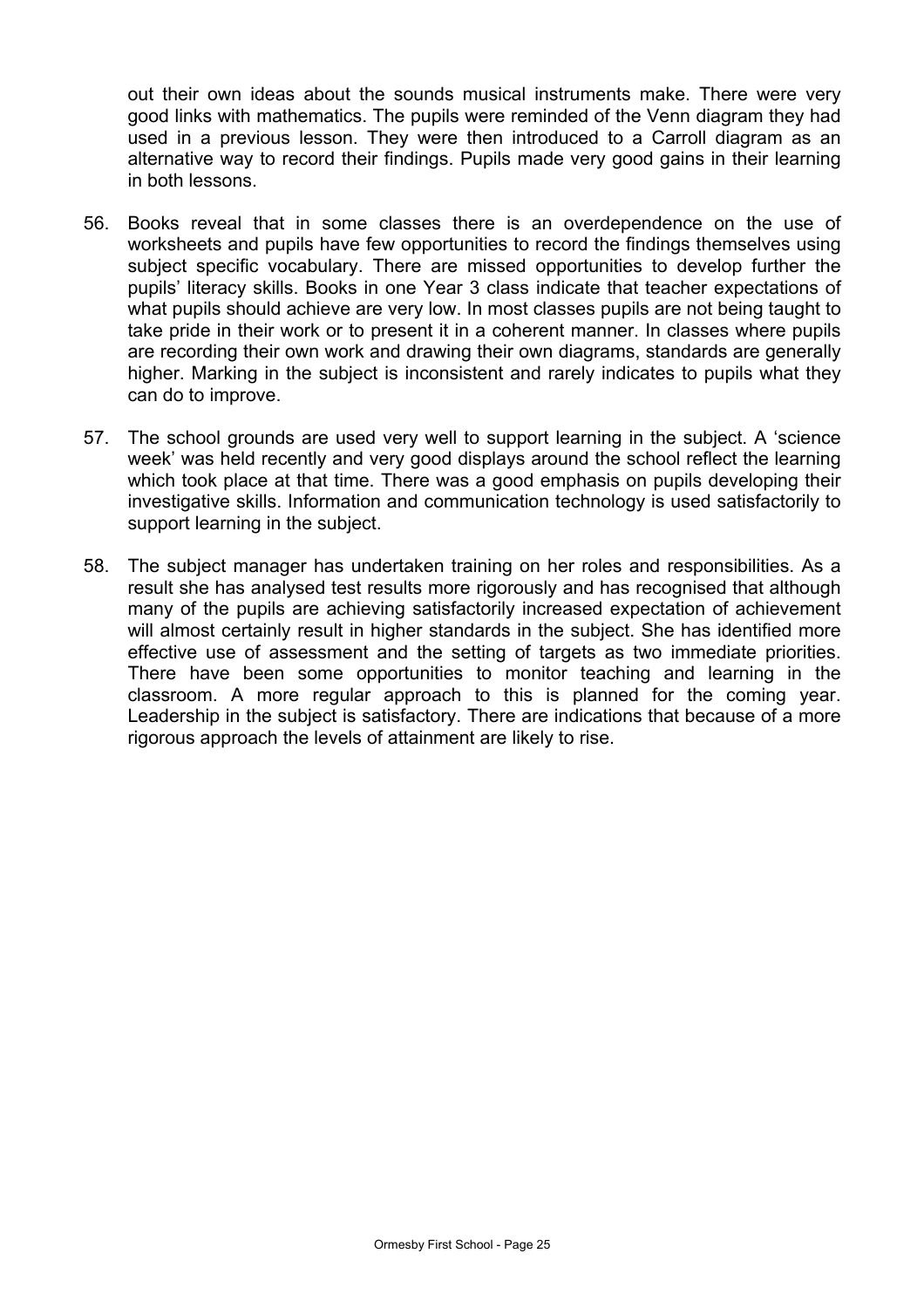# **INFORMATION AND COMMUNICATION TECHNOLOGY**

Provision in information and communication technology is **good.**

### **Strengths and weaknesses**

- Teaching is good and enables all pupils to achieve well.
- More use is now being made of information and communication technology across the curriculum.

### **Commentary**

- 59. By the end of Year 3 all groups of pupils, including those with special educational needs, achieve well. Standards are average, which reflects the findings of the previous inspection, but rising. By Year 2, the pupils are beginning to use the keyboard and mouse with increasing confidence. They create simple text, altering font size and colour to suit their writing. They carefully select appropriate tools, such as straight lines, brush and flood-fill. They combine text and graphics effectively and they resize text and pictures. They use relevant art programs to create imaginative pictures and patterns. By Year 3 the pupils are beginning to use the Internet to find information in subjects such as history, geography and science. They use their word processing skills satisfactorily to enhance learning in literacy. They communicate by e-mail.
- 60. No lessons were observed in Year 3. Teaching in Years 1 and 2 is good and is leading to effective learning. The teachers' subject knowledge is good and this helps the pupils to become more confident. Explanations and demonstrations are clear. The teachers maintain a good balance between direct teaching of specific skills and allowing the pupils to experiment for themselves. This helped the pupils in Year 1 to combine and resize simple text and pictures to produce effective front covers for booklets about their recent visit to St Margaret's Church. Pupils in Year 2 created a page in their science booklets.
- 61. Subject leadership is good. The coordinators have led training for colleagues, which has helped to develop their confidence and expertise. There is a clear action plan to raise standards and to improve provision further. So far, teaching has been monitored on an informal basis. There are satisfactory procedures for assessing pupils' progress including on-line tasks. Learning is enriched by a regular information and communication technology club, held as part of the school's after-school club. There is a very informative school website.

### **Information and communication technology across the curriculum**

62. Increasing use is being made of information and communication technology as an aid to teaching and learning in a variety of subjects. Pupils in Year 2 use their keyboard skills effectively to write the opening part of a story about their favourite toy, based on a story read to them in literacy. In a Year 2 history lesson the teacher made very effective use of a PowerPoint presentation to enhance the learning of how seaside holidays have changed over the years. The pupils confidently dropped and dragged pictures of seaside objects and labelled them. In history and geography pupils in Year 3 combine text and graphics imaginatively in work on ancient Egypt, life in modern day Mexico and the attractions of Great Yarmouth. In a numeracy lesson in Year 3 the pupils used information and communication technology to enhance learning about division with remainders.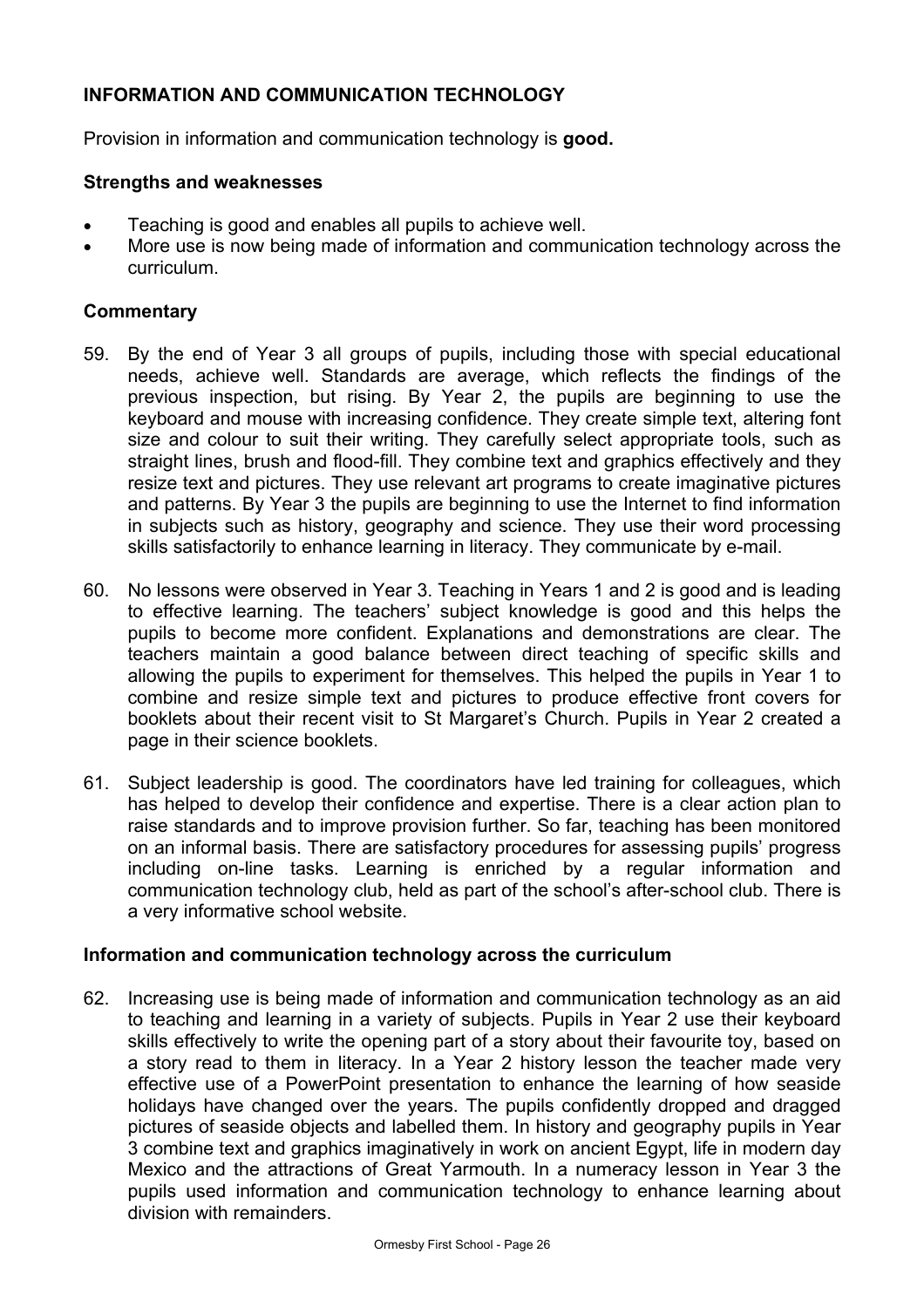### **HUMANITIES**

- 63. **History** and **geography** were not a focus of the inspection so there are no judgements on standards, teaching or provision.
- 64. In **history** one very good lesson was seen in which Year 2 pupils were studying seaside holidays then and now. They were able to draw on their local knowledge of the nearby seaside resort of Great Yarmouth to interpret a slideshow of photographs dating back in time. The teacher questioned pupils very effectively with high expectations of their powers of observation and deduction. He said, "*We are practising becoming good historians*". The second part of this lesson involved a visit to the information and communication technology suite to sort seaside objects into those associated with the present and those from the past. This was a good opportunity for pupils to consolidate their information and communication technology skills of dropping and dragging using the mouse. Year 3 pupils have visited an open-air historical museum as part of their work on Britain during World War II. Some attractive and stimulating displays in classrooms celebrate their achievements. They are enriched by a collection of relevant artefacts such as gasmasks and helmets.
- 65. In **geography** one overall satisfactory lesson was seen in which Year 3 pupils considered the position of shops in their local area. This lesson was less successful because too long was spent introducing the work to pupils. They grew restless and there was insufficient time to do justice to the activities that had been planned. As part of their studies into the local area these pupils have prepared maps showing their journeys to school. They have used computers to generate text and graphics to advertise the attractions of nearby Great Yarmouth.
- 66. There is no overall judgement on teaching, achievement or provision in **religious education** because it was only possible to observe one lesson during the inspection. Standards are in line with the locally agreed syllabus throughout the school, as was the case at the time of the previous inspection. All statutory requirements are met.
- 67. In a satisfactory lesson in religious education in Year 2 pupils found out about the parable of the wise and foolish men. They enjoyed singing the accompanying song. An interesting activity involved filling in "bricks" to build two houses, either with the qualities that go to make somebody wise, or with those things that contribute to folly. This lesson covered aspects of the personal, social and health education curriculum, as pupils needed to consider the different attributes that go into making somebody appear to be wise or foolish. This generated some interesting discussion. As part of their work on parables Year 2 pupils have produced some attractively illustrated story boards depicting well known parables Jesus told, such as the Good Samaritan.
- 68. Year 1 pupils have used their visit to the local church to produce good work in a number of subjects. They have researched features of the church in literacy lessons and designed a poster in information and communication technology. Stimulating displays in the classrooms complement the work they are doing, and include photographs.
- 69. Year 3 pupils spoke enthusiastically about their work on the Jewish Passover, including making a plate with models of the different kinds of food one would find in a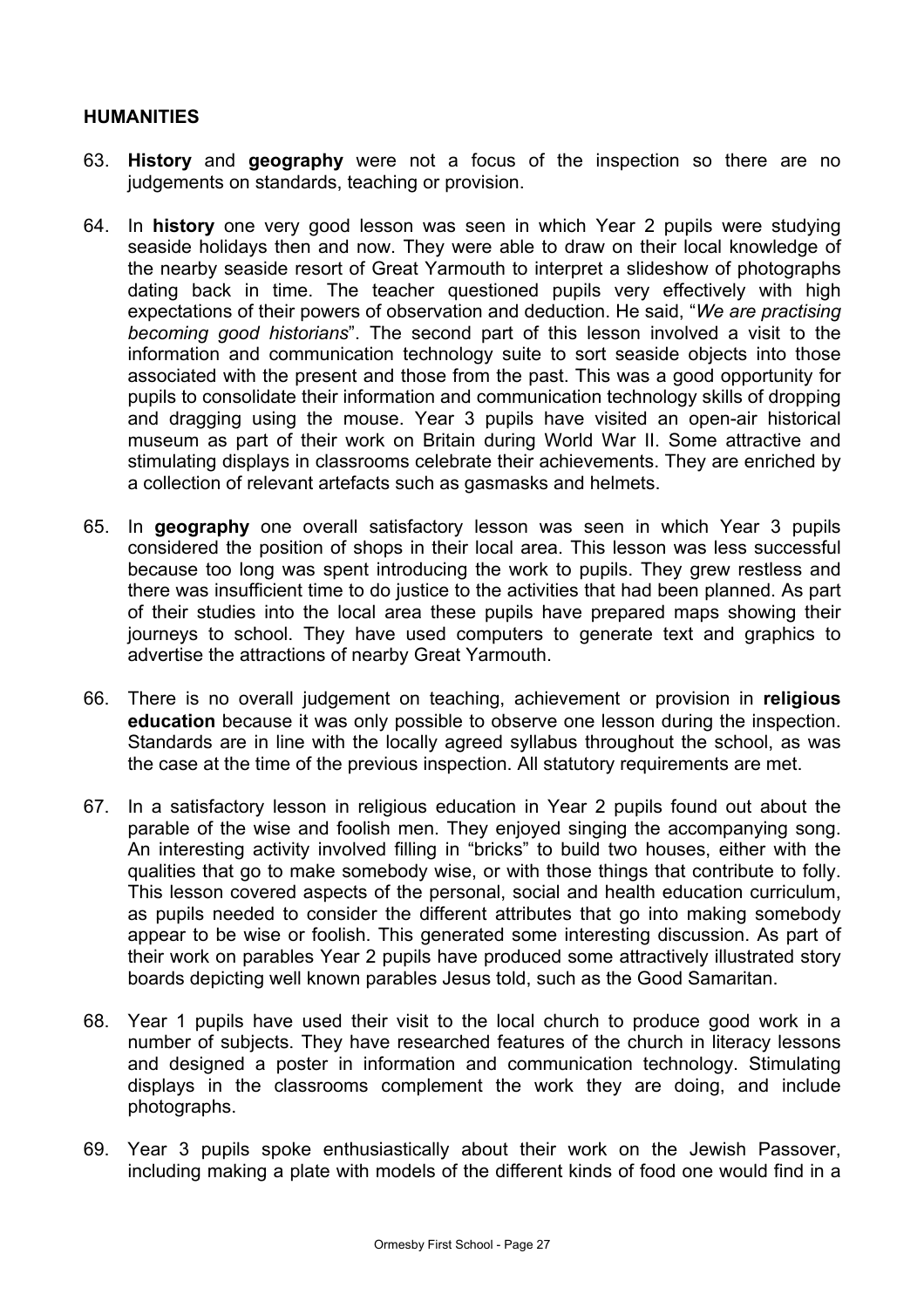Passover meal. Work is generally done in English books in Year 3 and presentation is often untidy. The subject does not have a high profile recorded in this way.

70. Leadership and management of religious education are satisfactory with some areas for development. A new locally agreed syllabus is about to be published, when the existing curriculum will be reviewed and updated. The coordinator looks at samples of work and displays, but does not have the opportunity to observe lessons. She does not receive any assessment information from teachers and does not really know if this is being compiled. Resources are adequate but there is little to introduce new topics. Apart from the visit to the local church visits to other places of worship do not feature in the curriculum, and opportunities to discover first-hand how other faiths operate are being missed.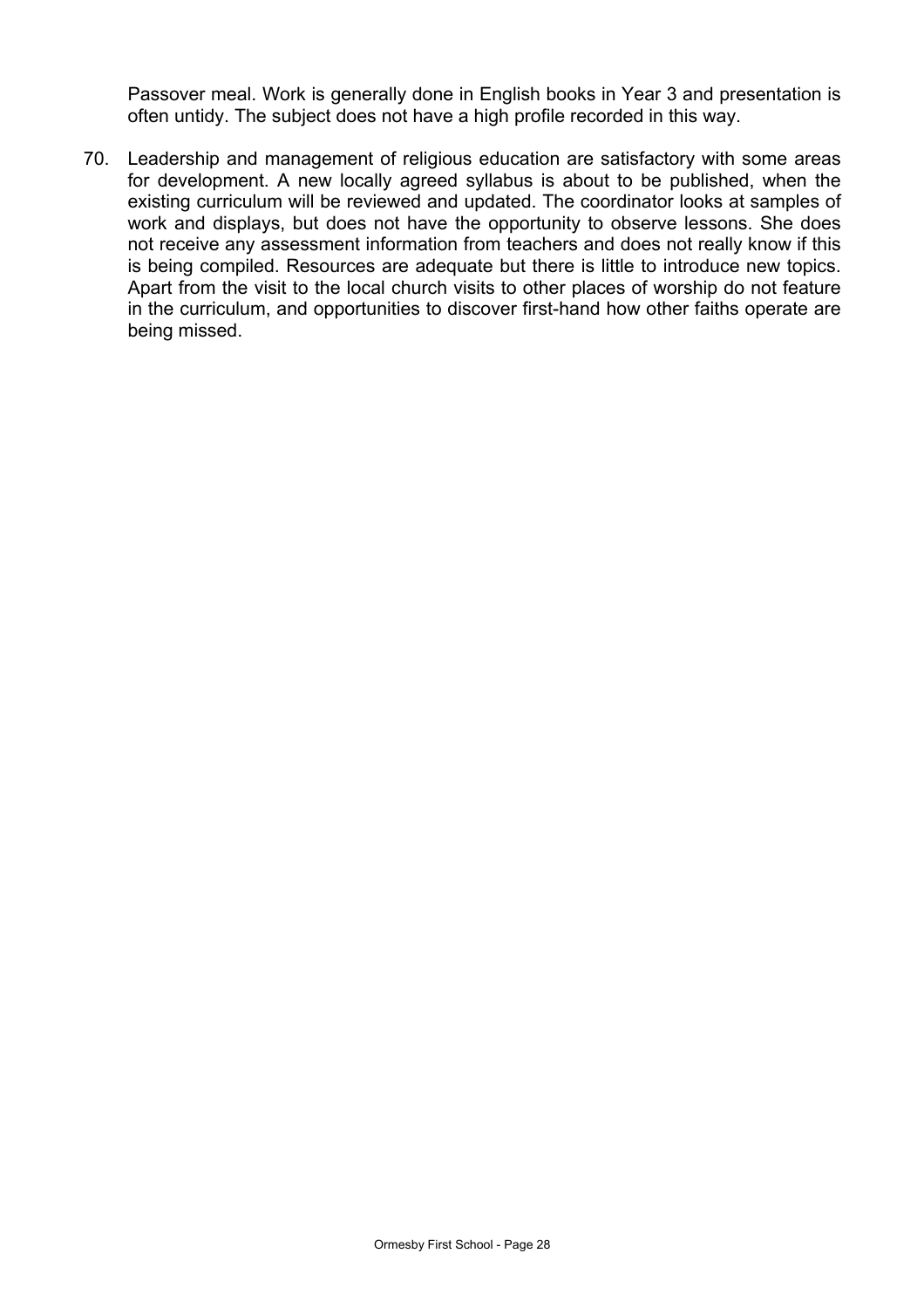# **CREATIVE, AESTHETIC, PRACTICAL AND PHYSICAL SUBJECTS**

- 71. In **art and design** no overall judgements are made about achievement, standards or teaching. One very good lesson in Year 3 was observed. It was carefully planned and well resourced. Pupils were all highly motivated producing their own sculptures to be placed in the school grounds. They worked very sensibly in groups, sharing resources and discussing their work. The teacher moved amongst them, intervening very effectively to move their learning forward. The standard of work in this particular lesson was well above that expected for pupils of this age. Work on display shows confidence, broad knowledge of techniques and media, and good drawing and painting skills.
- 72. No lessons in **design and technology** were seen. Interesting work of a good quality was observed around the school, such as working models of nursery rhymes like 'Ding-dong-bell'. In Year 2 pupils have made glove puppets, their plans and designs on display alongside finished articles. There are also some good examples of weaving which were produced during the school's art week.
- 73. **Physical education** was not a focus of the inspection. There is insufficient evidence to make overall judgements on standards, teaching or achievement. In the one lesson observed pupils in Year 1 made good progress in dance as they responded imaginatively to music. The theme of playing in the park linked in with work they were doing in their literacy lessons.
- 74. **Music** was not a focus of the inspection. There is insufficient evidence to make overall judgements on standards, teaching or achievement. No lessons were observed, but the quality of singing observed in assemblies and in a choir practice was very good. Pupils were tuneful and sang with clear diction.

### **PERSONAL, SOCIAL AND HEALTH EDUCATION AND CITIZENSHIP**

75. Provision in personal, social and health education and citizenship is **good.** Every class has a timetabled circle time to discuss matters of importance and explore values. For example the Reception children were observed listening politely to one another whilst discussing "keeping safe." This followed a very productive visit by a local lifeboat man who told the children about safety and the sea, and what to do in an emergency. There is a weekly class council when pupils receive news about the work of the school council and make their views known. Apart from this there is no specific scheme of work at present, but aspects of personal development are nurtured through visits and visitors, including a residential visit, and a wide range of clubs. The school council is very well established and is a confident vehicle for pupils to influence decision-making in the school. It also considers pressing worldwide issues such as poverty in Africa and global warming. The pupils raise money for both domestic and international charities. They play a positive role in the community and visit the elderly. Assemblies are used well to consider social issues. Year 3 pupils spoke of their mixed feelings about moving to middle school in September in one example. The school nurse talks to the pupils about healthy eating and lifestyles and need to take regular exercise. The school operates a recycling and composting scheme to encourage pupils to become responsible and environmentally aware young citizens.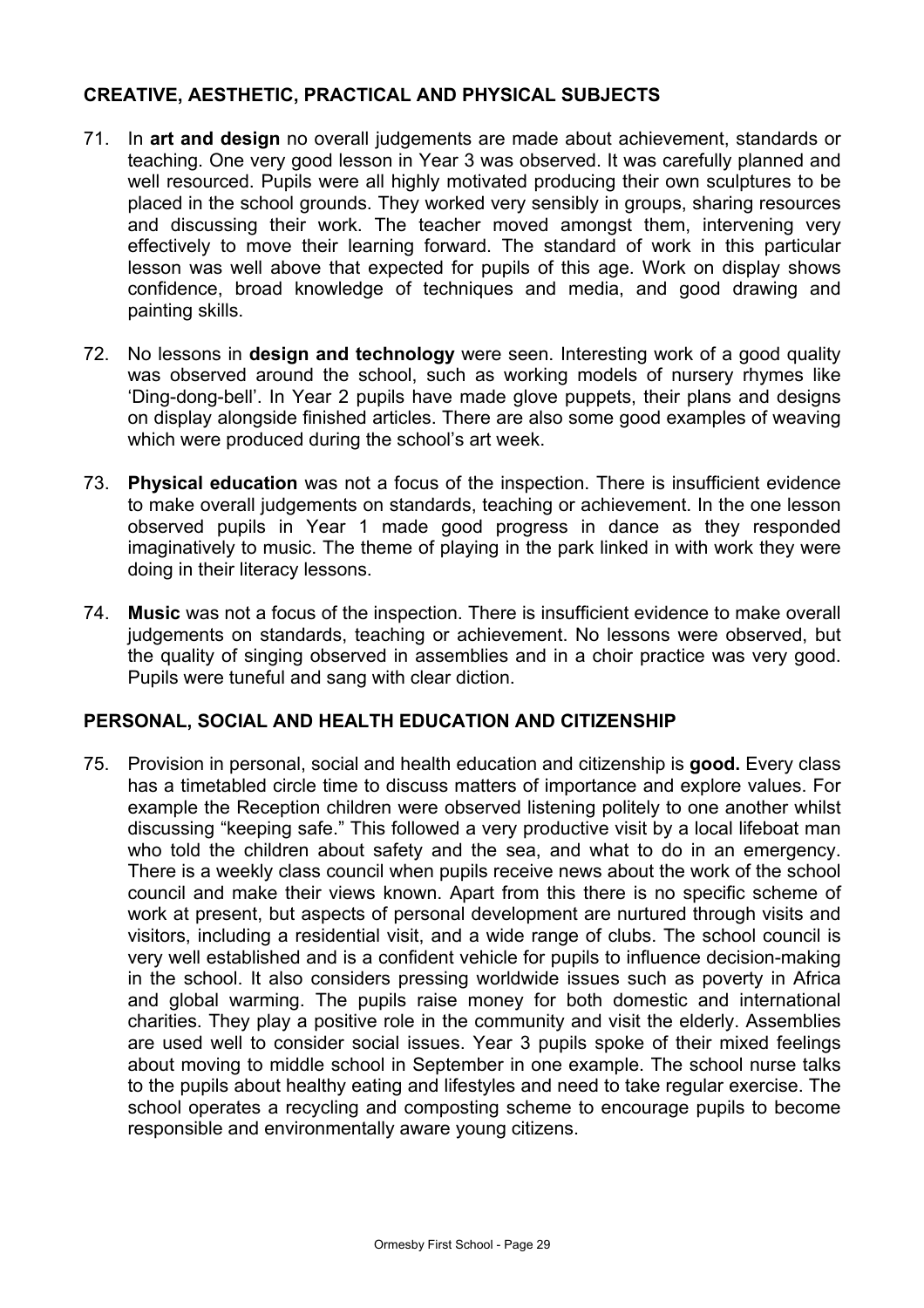# **PART D: SUMMARY OF THE MAIN INSPECTION JUDGEMENTS**

# **Inspection judgement** Grade **Grade**

| The overall effectiveness of the school                              |  |
|----------------------------------------------------------------------|--|
| How inclusive the school is                                          |  |
| How the school's effectiveness has changed since its last inspection |  |
| Value for money provided by the school                               |  |

| <b>Overall standards achieved</b> |  |
|-----------------------------------|--|
| Pupils' achievement               |  |

| Pupils' attitudes, values and other personal qualities    |  |
|-----------------------------------------------------------|--|
| Attendance                                                |  |
| <b>Attitudes</b>                                          |  |
| Behaviour, including the extent of exclusions             |  |
| Pupils' spiritual, moral, social and cultural development |  |

| The quality of education provided by the school                  |                |
|------------------------------------------------------------------|----------------|
| The quality of teaching                                          | 4              |
| How well pupils learn                                            | 4              |
| The quality of assessment                                        | 5              |
| How well the curriculum meets pupils needs                       | 4              |
| Enrichment of the curriculum, including out-of-school activities | 3              |
| Accommodation and resources                                      | 4              |
| Pupils' care, welfare, health and safety                         | $\overline{2}$ |
| Support, advice and guidance for pupils                          | 3              |
| How well the school seeks and acts on pupils' views              |                |
| The effectiveness of the school's links with parents             | 3              |
| The quality of the school's links with the community             | 3              |
| The school's links with other schools and colleges               | 3              |

| The leadership and management of the school |   |
|---------------------------------------------|---|
| The governance of the school                |   |
| The leadership of the headteacher           |   |
| The leadership of other key staff           | b |
| The effectiveness of management             |   |